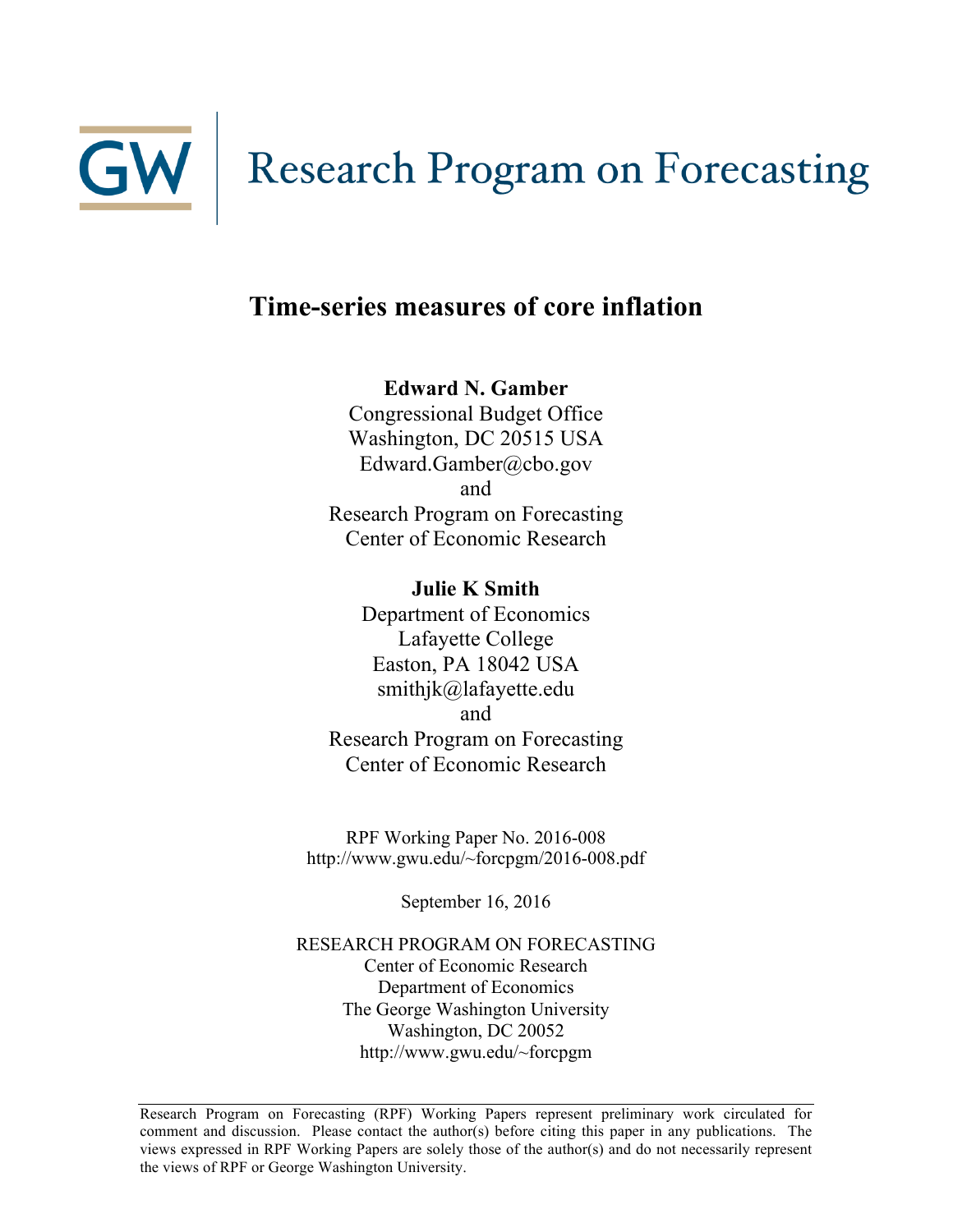#### **Time-series measures of core inflation**

Edward N Gamber\* Congressional Budget Office 2<sup>nd</sup> and D Streets, SW Washington, DC 20515 (202)-226-2777 ed.gamber@cbo.gov

Julie K Smith\*\* Department of Economics Lafayette College Easton, PA 18042 610-330-5301

smithjk@lafayette.edu

and

Research Program on Forecasting Center of Economic Research Department of Economics The George Washington University Washington, DC 20052

#### **Abstract**

Most papers examining the measurement of core inflation, such as the weighted median, have focused on cross-section information in the disaggregated inflation data. This paper improves on the literature by introducing new measures, based on a definition of core inflation as the best predictor of future inflation that exploits the time-series information in the disaggregated inflation data. Exploiting the time-series information in disaggregated or component inflation data produces better forecasts. Additionally, the best new measure comes from jointly estimating the optimal weights instead of imposing weights based on the persistence of the components or the underlying factors estimated by principal components.

JEL: E31, E37

Keywords: Core inflation, inflation, forecasting, disaggregated components, principal components

\*The views expressed in this paper are the author's and should not be interpreted as the Congressional Budget Office's.

\*\*Corresponding author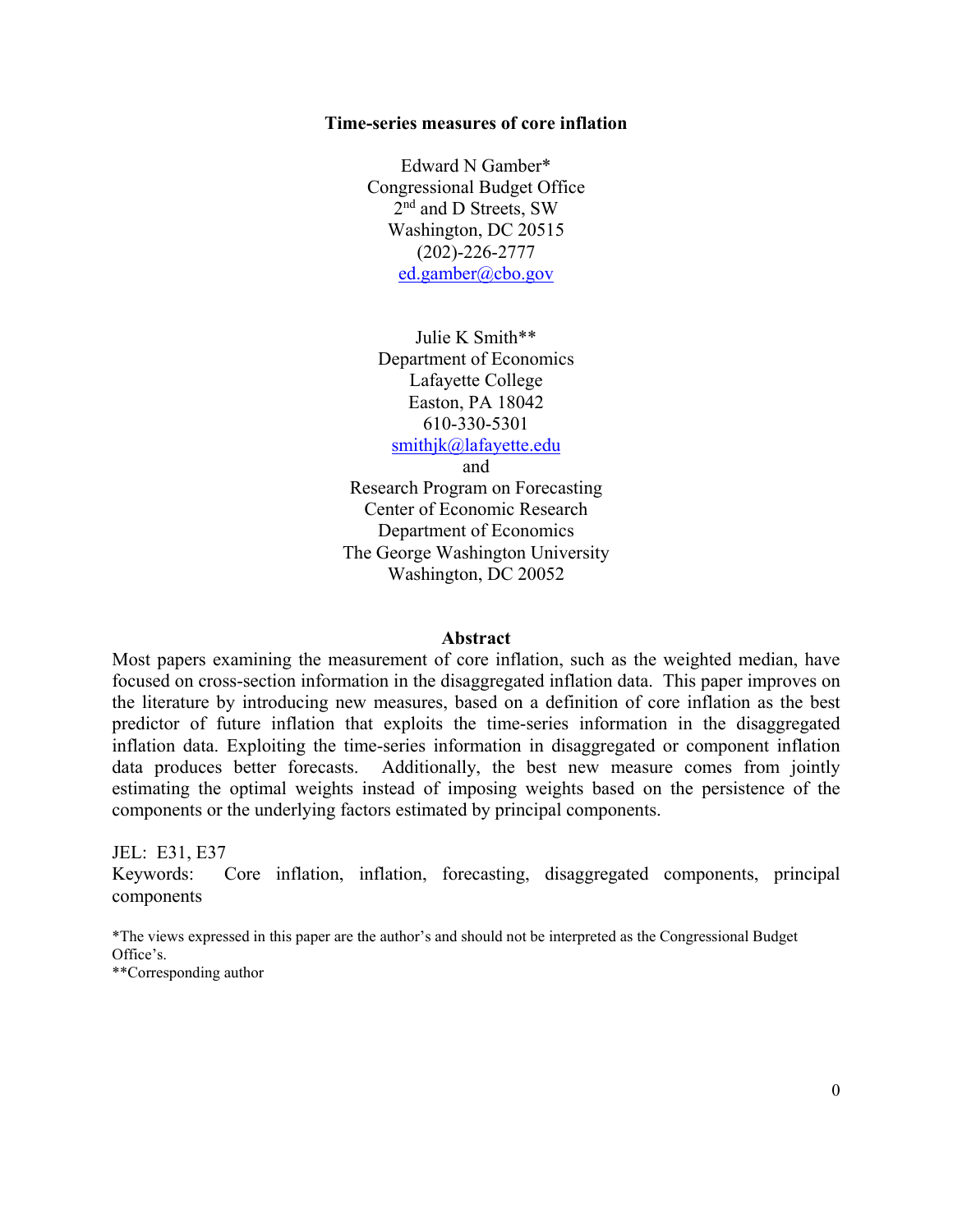#### **1. Introduction**

 $\overline{\phantom{a}}$ 

The measures of core inflation that many papers examine are either popular ones such as the personal consumption expenditure price index excluding food and energy or measures such as the weighted median or trimmed mean of the personal consumption expenditure price index.<sup>1</sup> This paper inquires whether there are better ways to use disaggregated data to capture core inflation, when core inflation is defined as the measure that forecasts future inflation best. While this is not the only possible definition of core inflation, this definition does appeal to the economic intuition about what core inflation should capture. Core inflation is often called underlying inflation indicating that core inflation is the part of inflation that persists or lasts over time.

There are two main approaches to estimating core inflation. One is the statistical method, which produces measures such as the weighted median. In general, the statistical approach exploits the cross-section properties of the component level inflation data. The other method is the theoretical approach. This method uses economic theory to build a model of inflation from which a measure of core inflation is extracted. Theoretical models tend to use the time-series information in inflation and other relevant economic variables.

According to Vega and Wynne (2003) the approaches differ primarily by the information sets they use. The possible information sets are cross-section information on price changes, time-series information on price changes and other information such as real economic variables. This paper combines the two approaches by using the time-series information of component level inflation data in a statistical manner.

<sup>&</sup>lt;sup>1</sup> See Bryan and Cecchetti (1994), Johnson (1999), Cutler (2001), Bagliano and Morana (2003), Vega and Wynne (2003), and Smith (2004) for further details.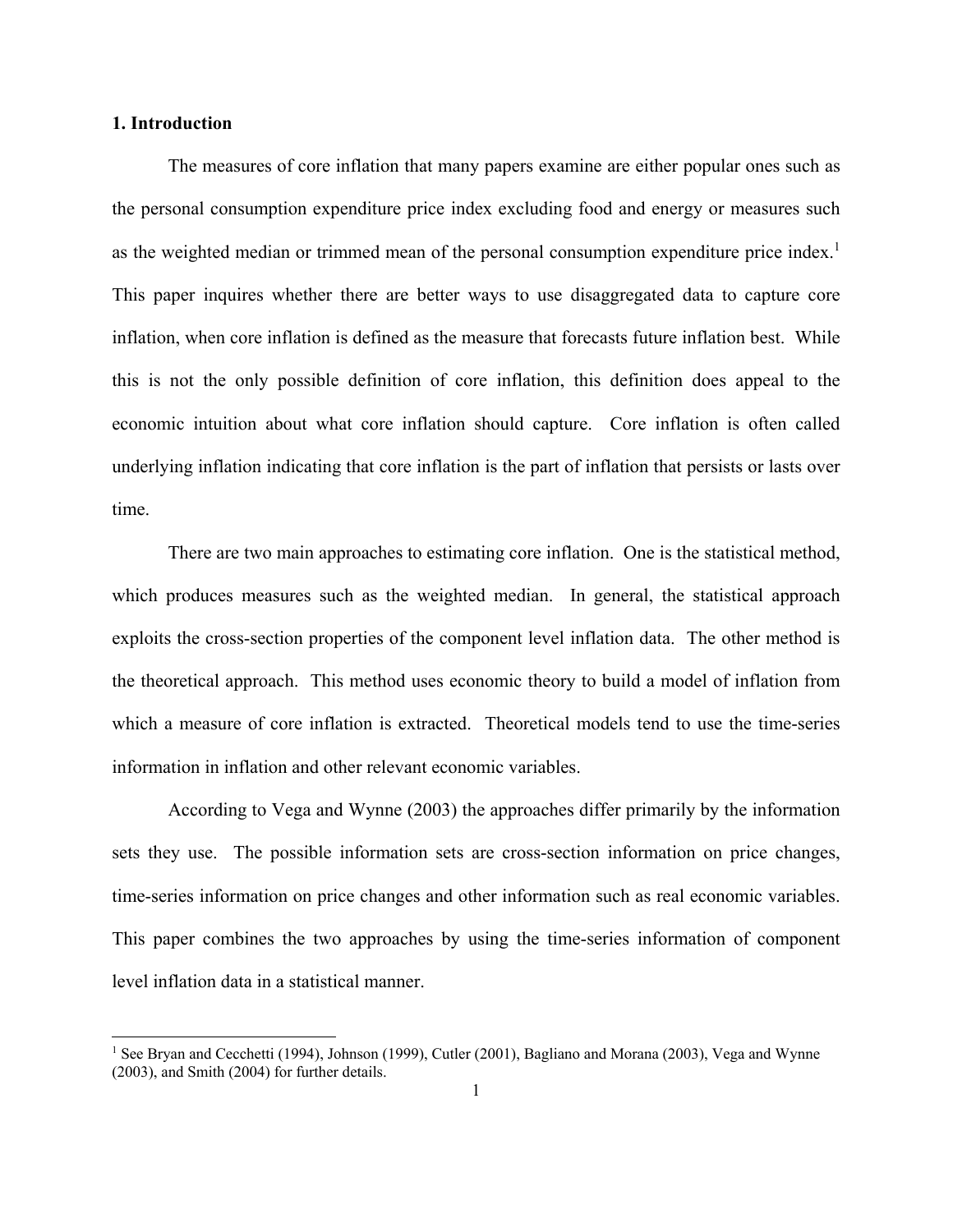While others have used the time-series information in the disaggregated data to build a measure of core inflation by developing theoretical models<sup>2</sup>, there have been few empirical papers that utilize the time-series data to measure core inflation. Blinder (1997) proposes a measure that takes into account the persistence of each component's inflation rate and each component's covariance with overall inflation. Cutler (2001) builds on his comments and proposes an empirical measure. She suggests a measure that uses the persistence of each component to re-weight the data and aggregates the component inflation rates to obtain forecasts of future inflation. Using the time-series properties of the components is a natural place to begin since it can account for movements in all components of inflation. Previous measures used, such as the trimmed mean, ignore many components across time by construction. Another way to use both time-series and cross-section information is to apply the exponential smoother to measures such as the trimmed mean and weighted median (Cogley, 2002). Thus, the contribution of this paper is to provide a new measure of core inflation built on the statistical properties of timeseries data.

There is interest in using disaggregates to forecast aggregates. Hendry and Hubrich (2006) show theoretically that using disaggregated variables in an aggregate model should outperform two alternatives: first, forecasting the disaggregated variables individually then aggregating those forecasts and second, using lagged aggregate variables. They find empirically that for the Euro area and the US that using disaggregate information helps produce better forecasts of aggregate inflation. In addition, Hubrich (2005) finds that aggregating forecasts of

 $\overline{\phantom{a}}$ 

<sup>&</sup>lt;sup>2</sup> This paper takes a different approach than other papers that use time series information. In particular, we use a statistical approach to evaluate the use of component-level data to forecast inflation. We do not provide a structural interpretation such as Quah and Vahey (1995). We also evaluate inflation forecasts based on principal components derived from the component-level data. That work is similar to Bryan and Cecchetti (1993), Bryan and Pike (1991) and Le Bihan and Sedillot (2002).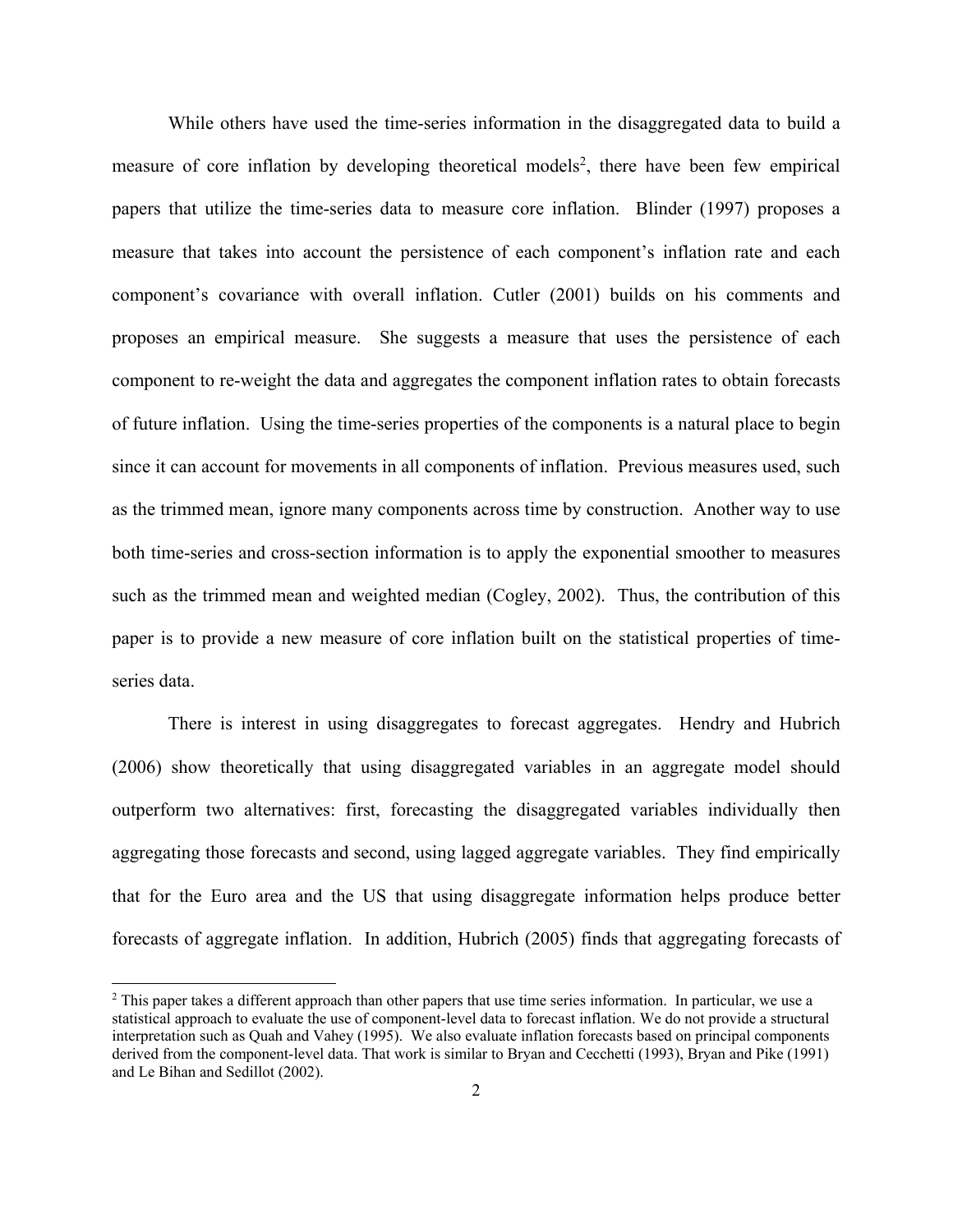disaggregated variables does not help forecast the 12-month Harmonized Index of Consumer Prices inflation rate in the Euro area. Both of these papers provide insight that exploiting the time series information in the disaggregated data may be a better way to get an optimal forecast of aggregate inflation.<sup>3</sup> Hendry and Hubrich (2011) demonstrate that including disaggregated information directly into a forecasting model can result in a smaller MSFEs relative to models that forecast the disaggregated components and then aggregate those forecasts. They also explore combining the disaggregated information using factor analysis. They find that including factors estimated from the disaggregated data into the forecasting model for U.S. inflation results in a lower MSFE compared to the autoregressive model of the inflation. In our analysis below we explore both methods—direct inclusion of disaggregates in the forecasting equation and factor analysis applied to the disaggregated data.

This paper examines the United States since 1984. Specifically, we have disaggregated component level data from the personal consumption expenditure deflator, and we use the timeseries properties of the components to find an optimal re-weighting. We compare the predictive power of these new measures to more traditional measures of core inflation. These results demonstrate that disaggregating aggregate inflation and re-weighting based on the time-series properties of the components produces better forecasts than other, more popularly recognized, measures of core inflation. In addition, we find that estimating the weights jointly and not using the persistence of the components or underlying factors (estimated by principal components) produces better forecasts. Blinder (1997), Cutler (2001), Hubrich (2005) and Henry and Hubrich (2006) furthered the literature by suggesting that examining the time-series properties of

 $\overline{\phantom{a}}$ 

<sup>&</sup>lt;sup>3</sup> Additional papers by Bermingham and D'Agostino (2011), Pedersen (2009). Detmeister (2011) and Crone et al. (2013) further explore the forecasting ability of various core inflation measures.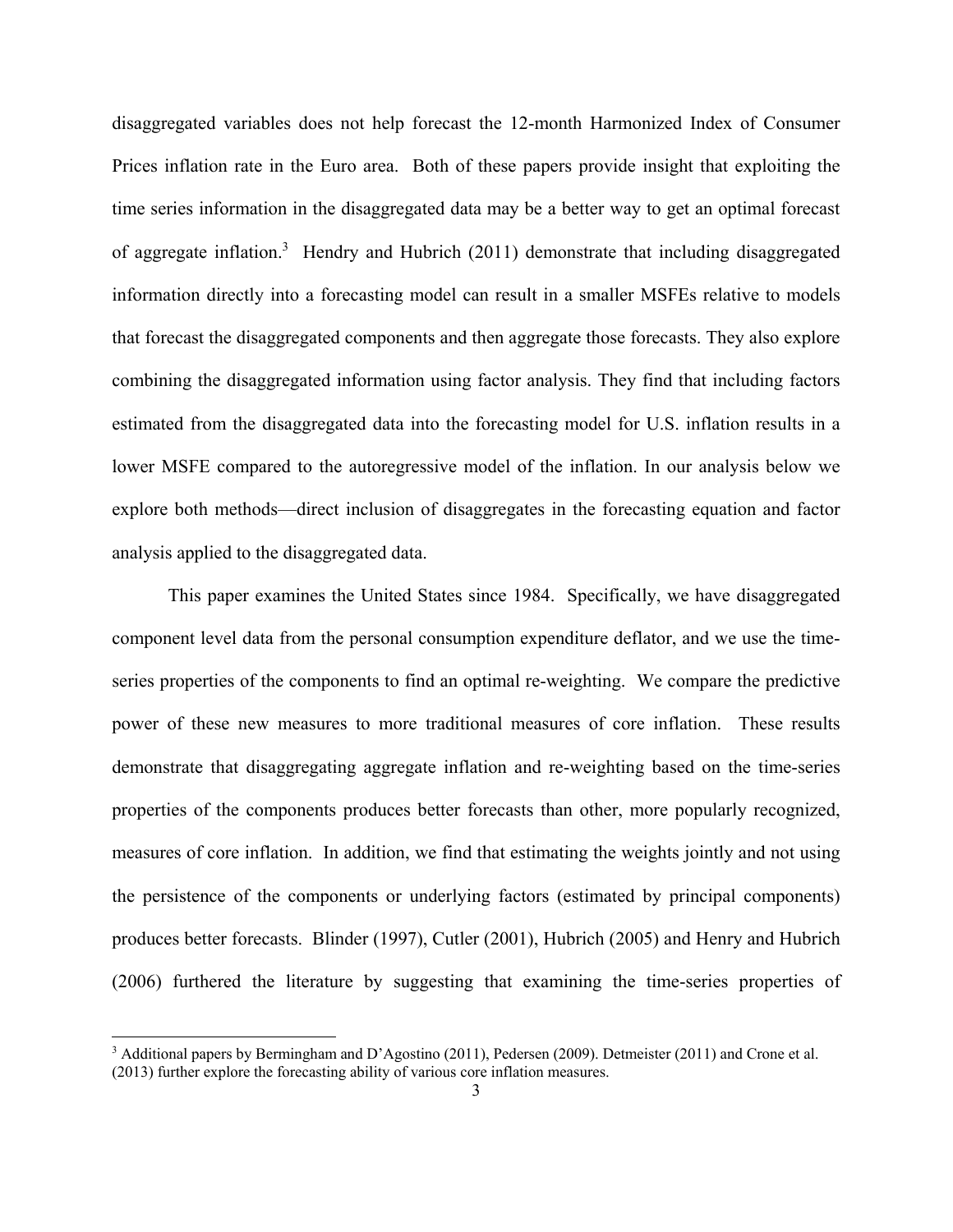disaggregated data may be more productive than examining the cross-section properties. This paper extends this research.

The rest of this paper is outlined as follows. Section 2 examines the data. The empirical models and results are examined in Section 3 and 4. Finally, Section 5 concludes.

#### **2. Data**

l

 The data are the components of the personal consumption expenditure price index (PCEPI)<sup>4</sup> from January 1959 to December 2015 but given Smith's (2005) results that the monetary regime matters for determining the best forecaster of inflation we analyze the forecasting results starting in 1984. The 50 components used are listed in Appendix  $A^5$ . We forecast the 6-month, 12-month and 24-month ahead inflation rate<sup>6</sup>, which is calculated by

$$
\pi_{t+k,t} = \left( \left( \frac{P_{t+k}}{P_t} \right) - 1 \right) * (100 / (k / 12)),
$$
\n
$$
k = 6,12 \text{ or } 24 \tag{1a}
$$

where *P* is the PCEPI. We also compute lagged inflation as the previous 12-month inflation rate of the PCEPI and lagged inflation minus food and energy from the PCEPI minus food and energy in the following manner

$$
\pi_{t,t-12}^y = \left( \left( \frac{P_t^y}{P_{t-12}^y} \right) - 1 \right) * 100
$$
 (1b)

y is either PCEPI deflator or PCEPI minus food and energy deflator.

<sup>&</sup>lt;sup>4</sup> These data are subject to revision and were downloaded on 2/18/2016. We realize using the real-time data may be better however that data is not readily available for the components. Future work will look toward providing a realtime estimate of the PCEPI core inflation measures.

 $5$  These are the same 50 components used by Bermingham and D'Agostino (2011).

<sup>&</sup>lt;sup>6</sup> Smith (2004) finds that there is very little difference in the ranking of core inflation measures in forecasts at the 12, 18 or 24 month time horizon.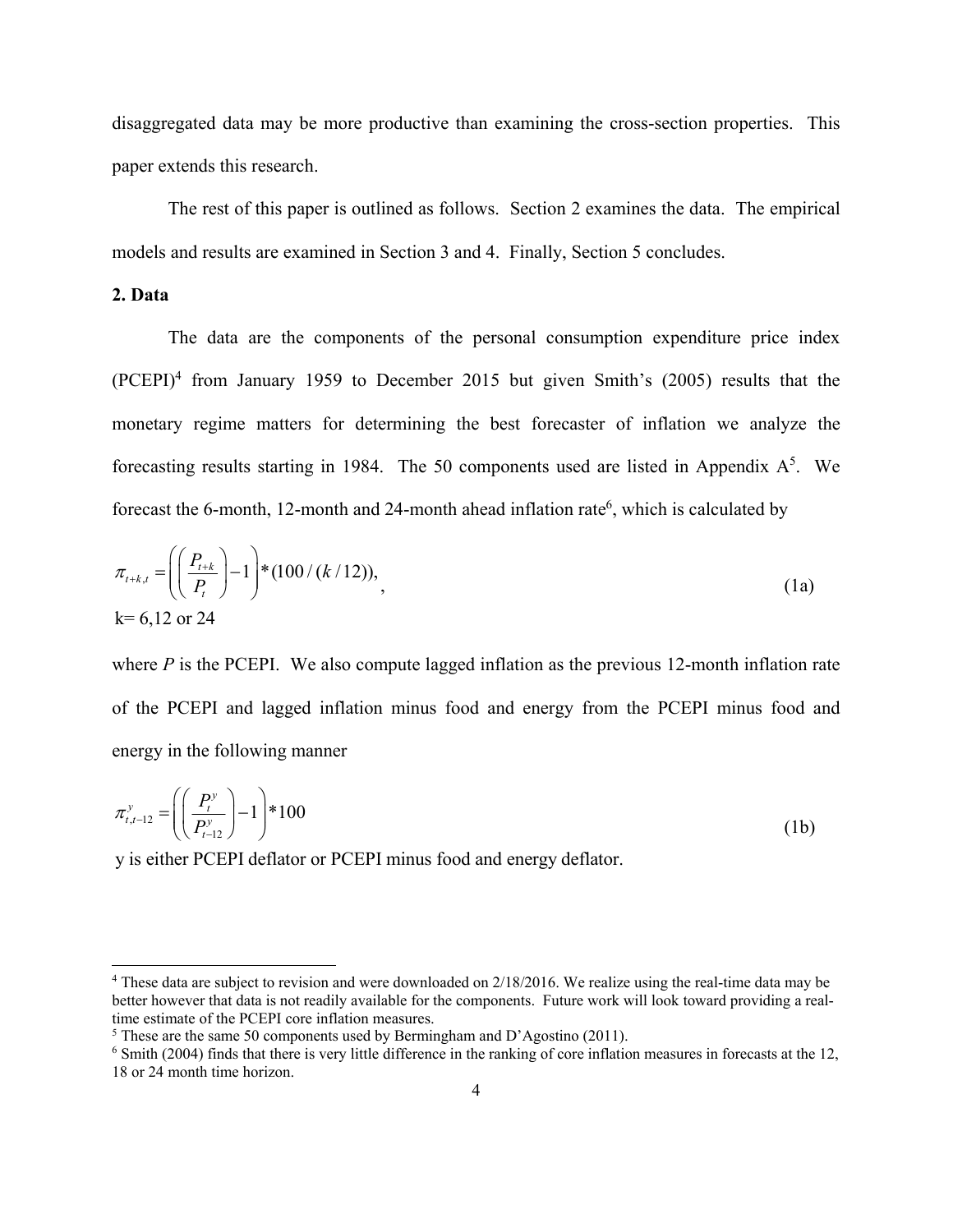We find the previous 12-month inflation rates for the components from the monthly price indexes by

$$
\pi_{t,t-12}^j = \left( \left( \frac{P_t^j}{P_{t-12}^j} \right) - 1 \right) * 100 , \qquad (1c)
$$

where *j* denotes the component and  $P<sup>j</sup>$  is the price index for component *j*.

We also compute the weighted median and trimmed mean from these components. The weighted median is

$$
\pi_{i,i-12}^{med} = \frac{1}{N-2m} \sum_{i=m}^{N-m} w^i \pi_{i,t-12}^i
$$
  
\n
$$
m = N\alpha
$$
  
\nwhere *m* is the largest integer less than or equal to  $N\alpha$ ,  
\n
$$
w^i
$$
 is the relative importance weight and *i* indicates the component. (1d)

 $N =$  number of components = 50.

The trimmed mean<sup> $7$ </sup> is

$$
\pi_{t,t-12}^{tm} = \frac{1}{1-\alpha-\beta} \sum_{i=\hat{i}_{t}(\alpha)}^{\hat{i}_{t}(1-\beta)} w^{i} \pi_{t,t-12}^{i}
$$
\n
$$
\alpha = .24, \beta = .31
$$
\n(1e)

The reason we use smoothed inflation rates as independent variables is to reduce the noise from the monthly inflation rates. Atkeson and Ohanian (2001) use a similar smoothing in their benchmark random walk model of inflation.

#### **3. Empirical Models**

 $\overline{\phantom{a}}$ 

We examine several models that re-weight the component inflation rates using the timeseries information of the components, and we compare these models to standard measures

 $<sup>7</sup>$  The trimming is taken from Dolmas' (2009) technical note from the Federal Reserve Bank of Dallas</sup> (http://dallasfed.org/data/pce/tech.pdf).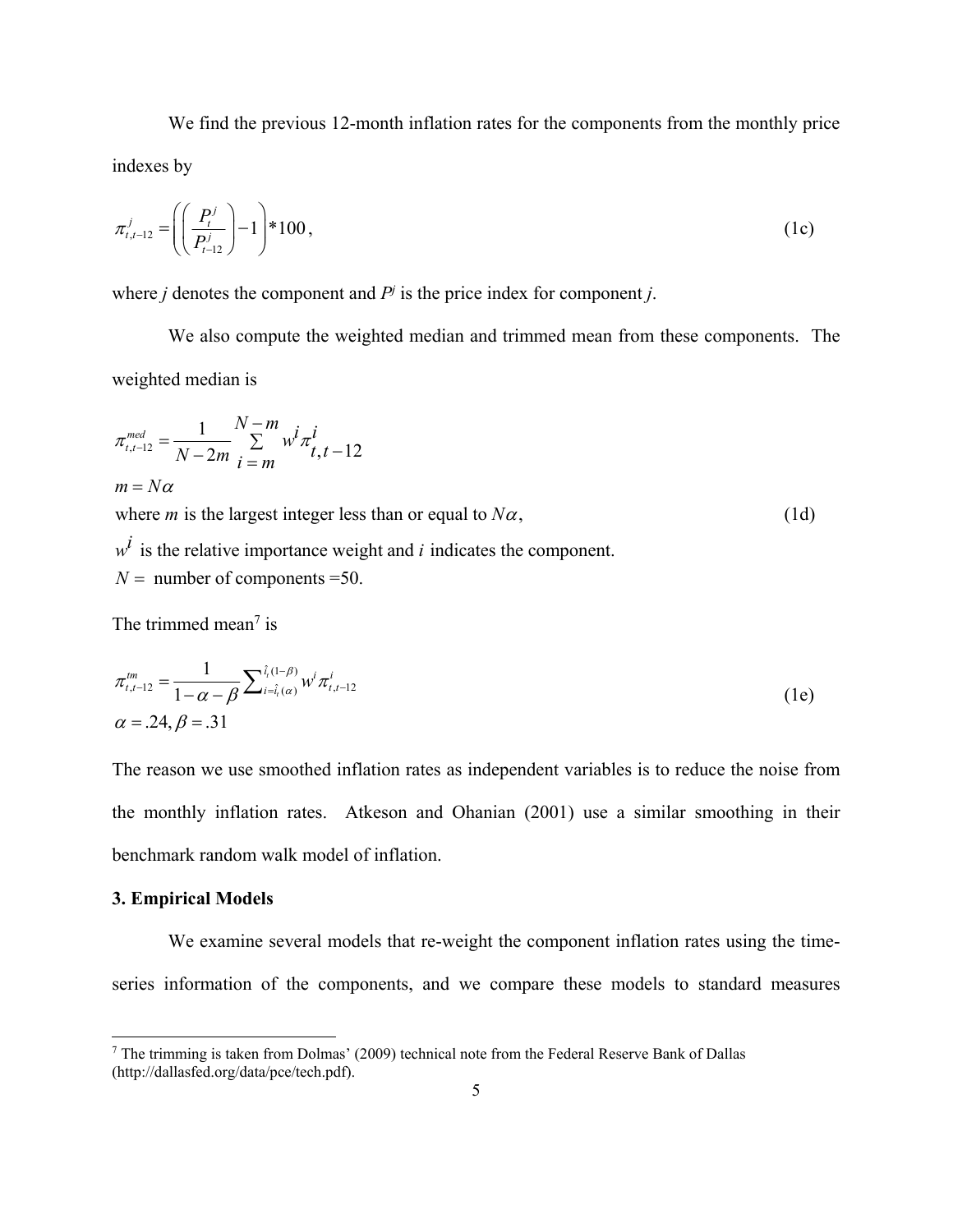(lagged inflation, lagged inflation minus food and energy, lagged weighted median and lagged trimmed mean). Theoretically, core inflation is  $\pi_{ts}^c = \beta_1 \pi_{t-1}^1 + \beta_2 \pi_{t-1}^2 + ... + \beta_i \pi_{t-1}^i$ , where  $\pi_{ts}^c$  is core inflation based on time-series (*ts*) information and *i* refers to the sub-components of inflation. Lagged inflation is a special case where  $\beta_j$  is equal to the budget shares.

The next question that arises is how to determine the weights  $(\beta)$ using the time-series information. We use three methods to calculate the weights. In the first method we estimate the weights that provide the best fit from a time-series regression. In the second method we impose the weights. When imposing the weights we follow a methodology similar to Cutler and estimate the weights based on the persistence of each component and then impose the weights to forecast headline inflation. We return to discuss the details of Cutler's specification later. In the third method, we combine the information from the disaggregated component data by estimating the underlying factors using principal components. We then use those estimated factors to forecast inflation.

 The first model regresses aggregate inflation on the component inflation rates in the following regression:

$$
\pi_{t+12,t} = \alpha + \beta_1 \pi_{t,t-12}^1 + \beta_2 \pi_{t,t-12}^2 + \dots + \beta_{50} \pi_{t,t-12}^{50} + \varepsilon_t,
$$
\n(2)

where  $\pi_{t+1, t}$  is the 12-month ahead inflation rate and  $\pi_{t, t-1, t}^{j}$  is the previous 12 month component inflation rate. This is the disaggregated regression based model.

Cutler uses an  $AR(1)$  to model the persistence of each component's inflation rate.<sup>8</sup> This persistence coefficient then becomes the weight for that component. To obtain forecasts she

<sup>&</sup>lt;sup>8</sup> Cutler's data are for the United Kingdom and she uses eighty-one components at a monthly frequency.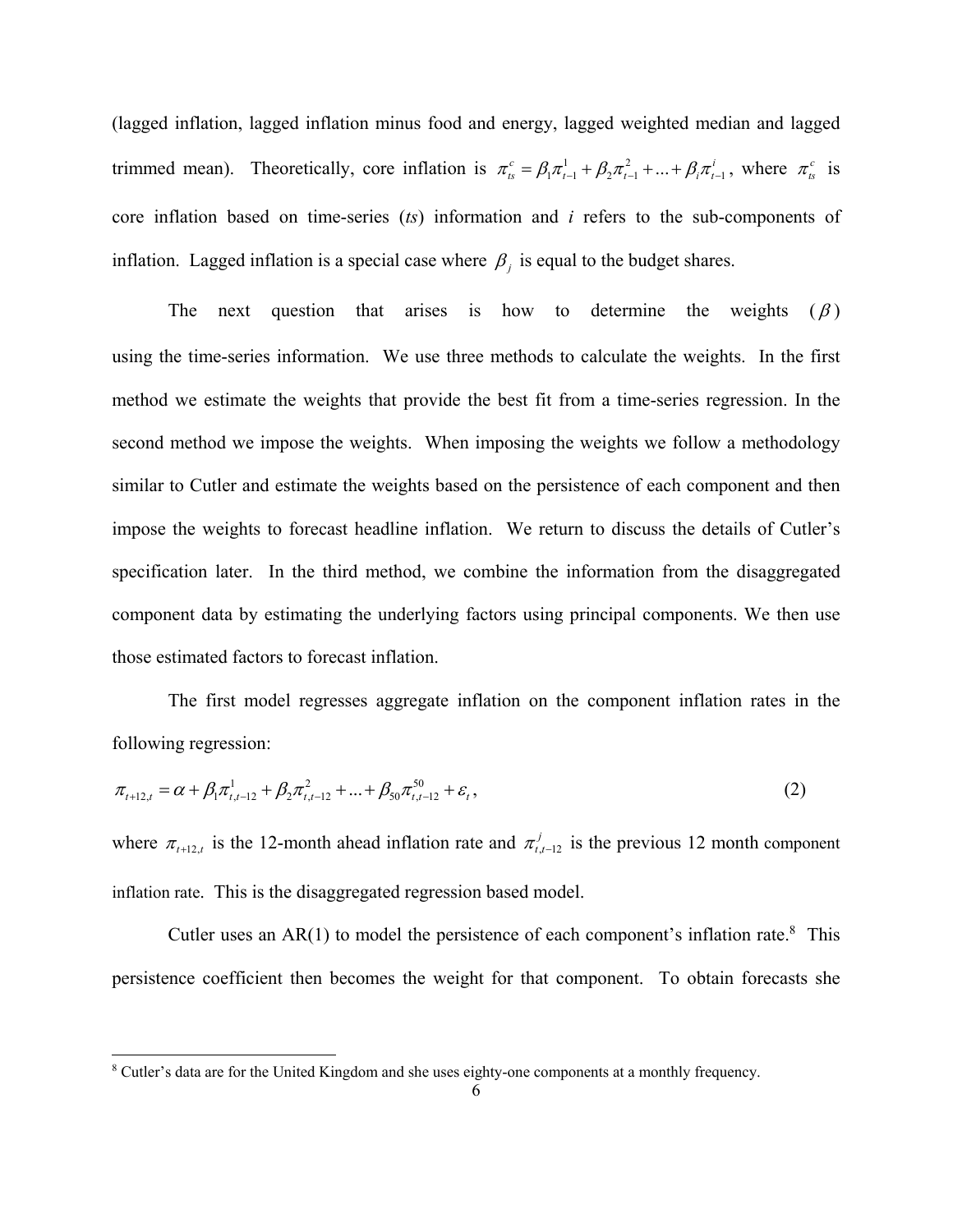aggregates the component inflation rates by these estimated persistence weights. She allows the persistence weights to vary annually.

For the United States, we use monthly data for our 50 components. To find the persistence weight for each component we estimate an AR(1) with monthly inflation rates measured as year-over-year inflation rates. The following regression is estimated by OLS for each component.<sup>9</sup>

$$
\pi_{t+12,t}^j = \alpha + \beta_j \pi_{t,t-12}^j + \varepsilon_t,\tag{3}
$$

where  $\beta_j$  is the estimated coefficient and *t* is inflation from period t-12 to period t.<sup>10</sup> If  $\beta_j$  is positive then there is persistence in the component and the persistence coefficient is equal to  $\beta$ and if  $\beta_j$  is negative then the persistence coefficient is equal to zero because there is no persistence in that component. The weights are normalized to sum to one. The persistence weights do not vary monthly but annually. After obtaining the persistence weights we transform the data to obtain the persistence-weighted forecast of aggregate inflation. The first model to use persistence weights is named persistence weighted.

 The next model uses a combination of persistence weights and the budget shares. The weight on each component equals the persistence weight multiplied by the budget share for each component. This specification prevents a component that is highly persistent but is relatively unimportant from dominating the forecast. This measure may be more useful than the other persistence-weighted measure because it takes account of both factors: the persistence of an

<sup>&</sup>lt;sup>9</sup> We use data either from 1960-1982 or 1978-1982 to find the 1983 persistence weights. After 1983 the persistence weights vary by year.

<sup>&</sup>lt;sup>10</sup> We use year-over-year inflation rates for the AR model since we use year-over-year inflation in the other regressions.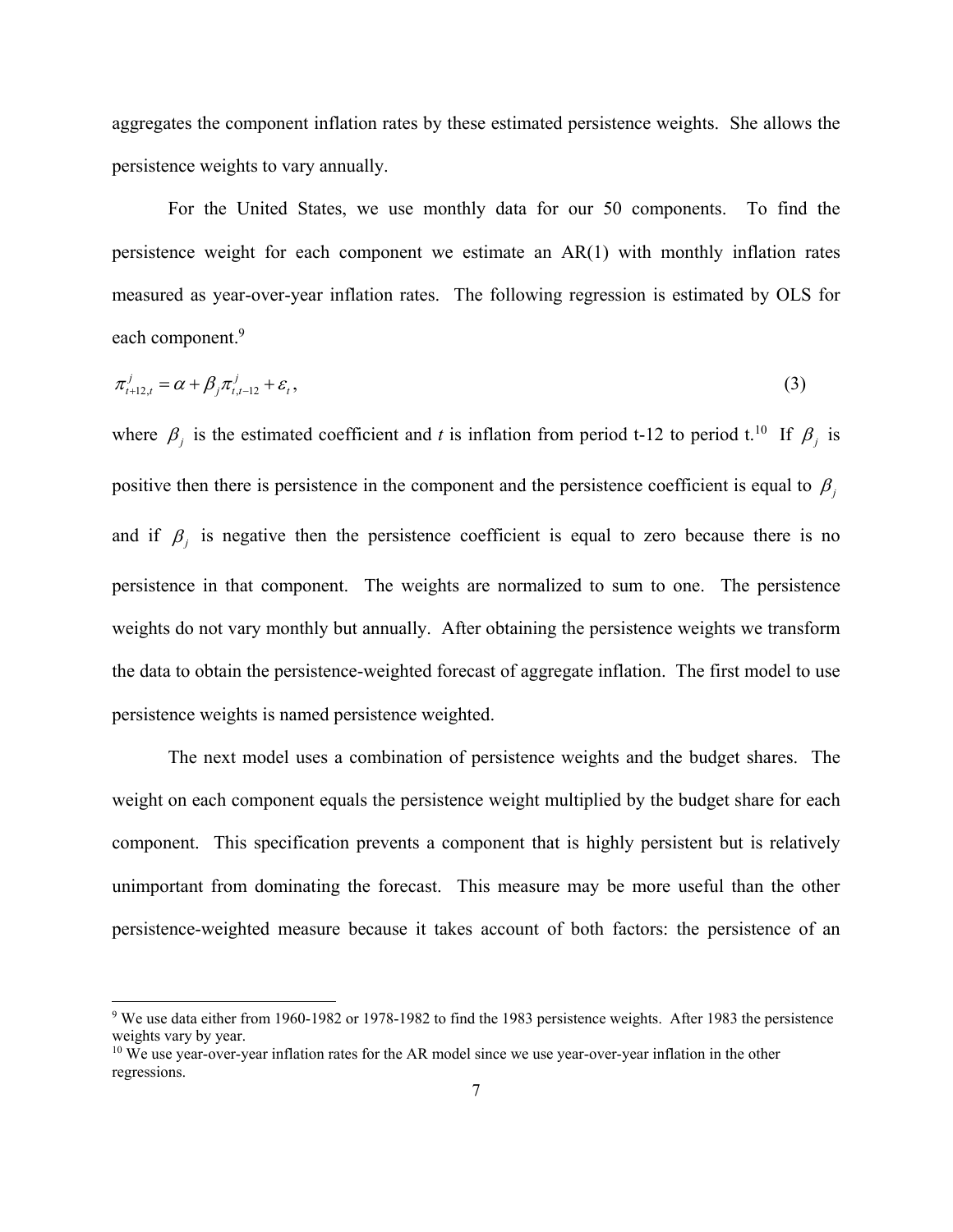individual component over time and the importance of an individual component in aggregate inflation.

 Another model combines the idea of persistence weights and the regression based model. In this model (disaggregated persistence weighted) we first calculate the persistence weights as described above (equation 3) and then we calculate the persistence weighted component inflation rates. With these inflation rates, we then run a regression based model similar to the one in equation 2.

 The next model tested uses both time-series and cross-section information. This measure combines the idea of persistence weighting and the weighted median. We first compute the annual persistence weights as we did for the persistence weighted model. Then, for each month we find the median by using the persistence weights instead of the relative importance weights to rank the component inflation rates.

 Finally, following Maria (2004) and Hendry and Hubrich (2011) we combined the information from the component inflation rates by estimating the principal components of our inflation rates of our 50 disaggregated components of the PCEPI. We used the technique proposed by Bai and Ng (2002) to determine the optimal number of factors (which in all cases equaled one).

We compare these regression results to forecasts made with more standard measures. The first uses lagged inflation as the forecaster.

$$
\pi_{t+12,t} = \alpha + \beta \pi_{t,t-12} + \varepsilon_t \tag{4}
$$

The second uses either the lagged weighted median, lagged trimmed mean or lagged PCEX as the forecaster.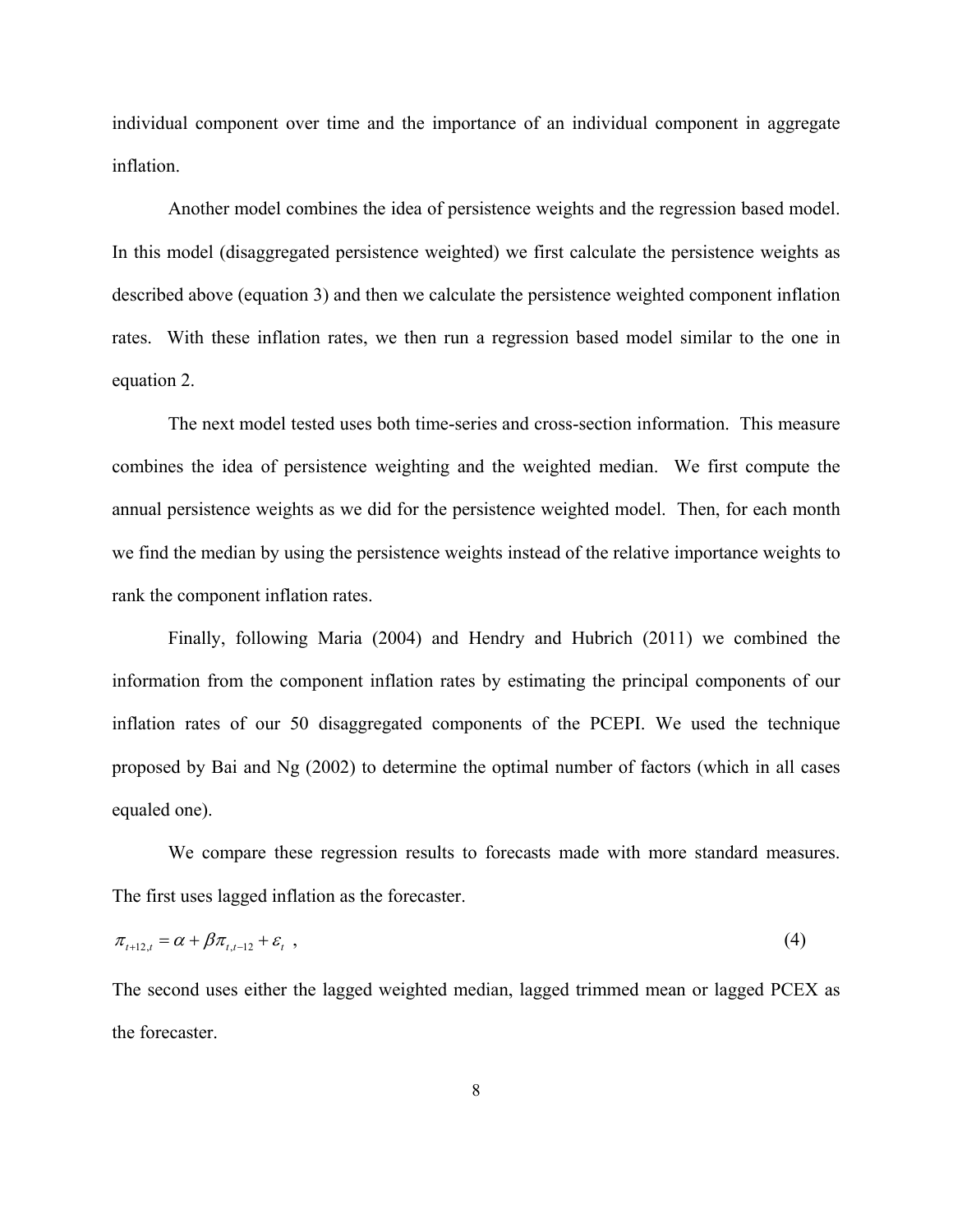where *x* is the weighted median, trimmed mean or the minus food and energy.

We perform pseudo out-of-sample forecasts<sup>11</sup> at three time horizons (6 months, 12) months and 24 months). We compute the monthly forecasts of the year-over-year inflation rate using Recursive Least Squares (RLS). We limit our forecasting period to 1984 to the end of 2014 for our main set of results that look at forecasting inflation 12 months ahead. We conduct robustness checks by forecasting the 6 month ahead inflation rate and the 24 month ahead inflation rate as well. In addition, we break the sample (1984-2014) down into subsamples as transparency of the Federal Reserve has changed, the Great Recession occurred and possibly the end of the Great Moderation which is where our sample begins.

Our samples are:

| Sample      | Why break?                                                             |
|-------------|------------------------------------------------------------------------|
| 1984 - 2014 | Great Moderation begins around 1984.                                   |
| 1984 - 1993 | Federal Reserve begins making post-FOMC announcements about stance     |
|             | of monetary policy.                                                    |
| 1994 - 2007 | Period of increased transparency of the Federal Reserve until start of |
|             | Great Recession.                                                       |
| 1984 - 2007 | Great Moderation begins and possibly ends at the start of the Great    |
|             | Recession.                                                             |

#### **4. Results**

 $\overline{\phantom{a}}$ 

Tables 1 and 2 both show the results for the 12 month ahead time horizon. In our analysis, we use two benchmarks: a random walk forecast (named lagged headline) on the left hand side of the table and a disaggregated forecast (named disaggregated) on the right hand side. The disaggregated forecast is based on the model specified in equation 2. The four time horizons

<sup>&</sup>lt;sup>11</sup> We use the last month of data before the month we are forecasting. These data would not have been available to forecasters in real time but this is a common way to evaluate forecasts out-of-sample.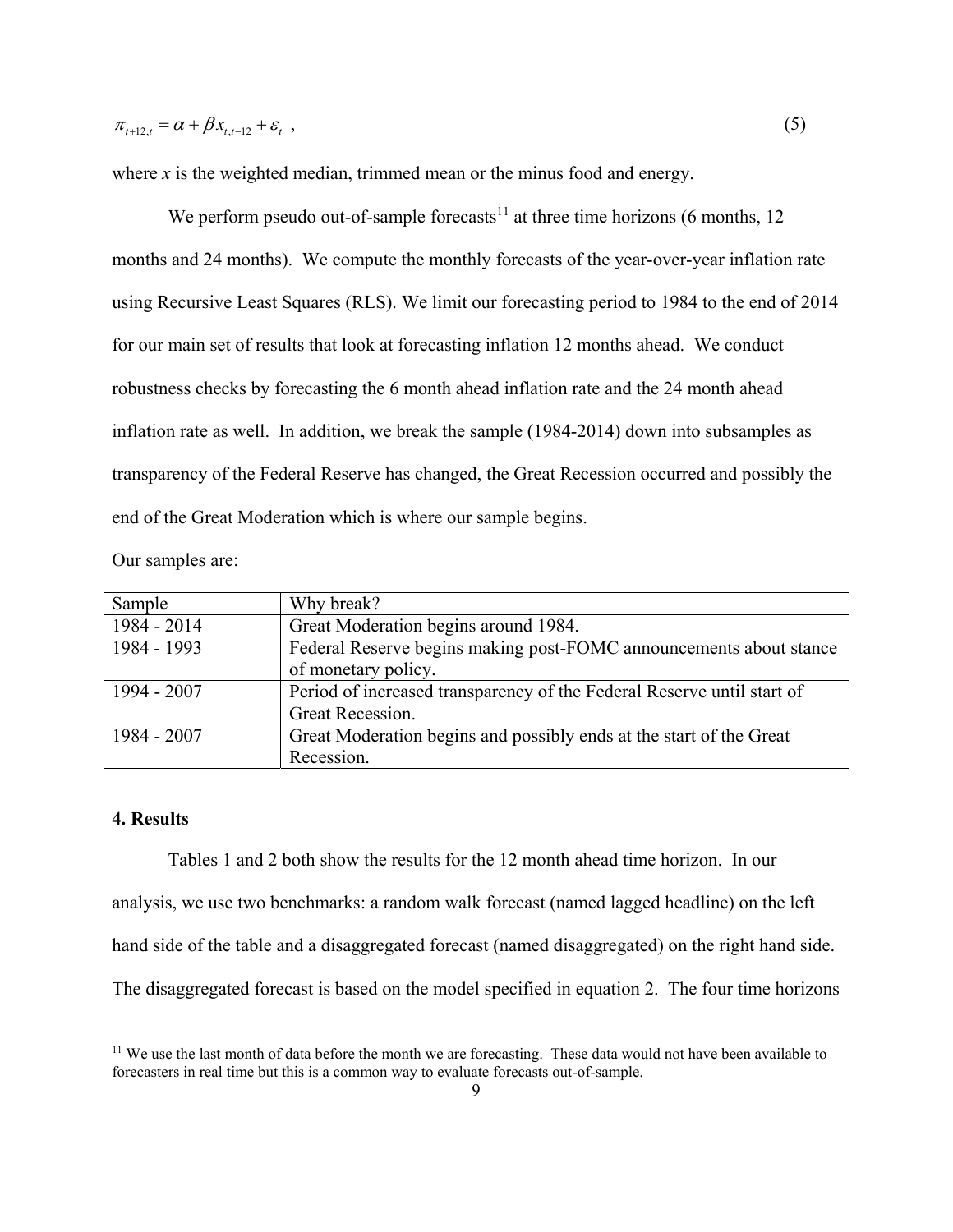are shown as indicated above. Table 1 outlines the results when the data used are from 1959 to 2015. Estimation is between 1960 and 2014 due to leads and lags needed to transform the price level data into year-over-year inflation rates. Table 2 outlines the results when the data used are from 1977 to 2015. Estimation is then between 1978 and 2014.

We use these two benchmarks for two different reasons. First, one standard benchmark in the inflation forecasting literature is the random walk model particularly after Atkeson and Ohanian (2001) found that this simple model could beat the Phillips curve in forecasting inflation. Second, work by Hendry and Hubrich (2011) suggests that using the components or disaggregates can improve the forecasting of aggregates.

We chose to examine the results from a smaller sample of data because it is welldocumented in the inflation literature that the dynamics of inflation have changed over the past 50 years.12 The end of Bretton Woods, the closing of the gold window, the supply shocks of the 1970s, the shift of the Federal Reserve to focus on interest rates due to the breakdown of the velocity of money and the commitment of the Federal Reserve to low inflation all transformed how inflation responds to supply and demand shocks that the economy encounters. The distant past may not provide as much information about the inflation process as the more recent past; therefore, we may want to disregard the early part of the sample. However, since we need a certain amount of data to estimate our model it is not realistic to just begin with the Great Moderation period if we want to discuss the forecastability of inflation during the Great Moderation. We choose 1978 since it provides 72 observations of data before our forecasting window begins.

 $\overline{\phantom{a}}$ 

<sup>&</sup>lt;sup>12</sup> See Batini (2006), Beechey and Osterholm (2007), Benati (2008), Mehra and Reilly (2009), and Gamber, Liebner and Smith (2015) for discussion of the change in inflation persistence over different monetary policy regimes.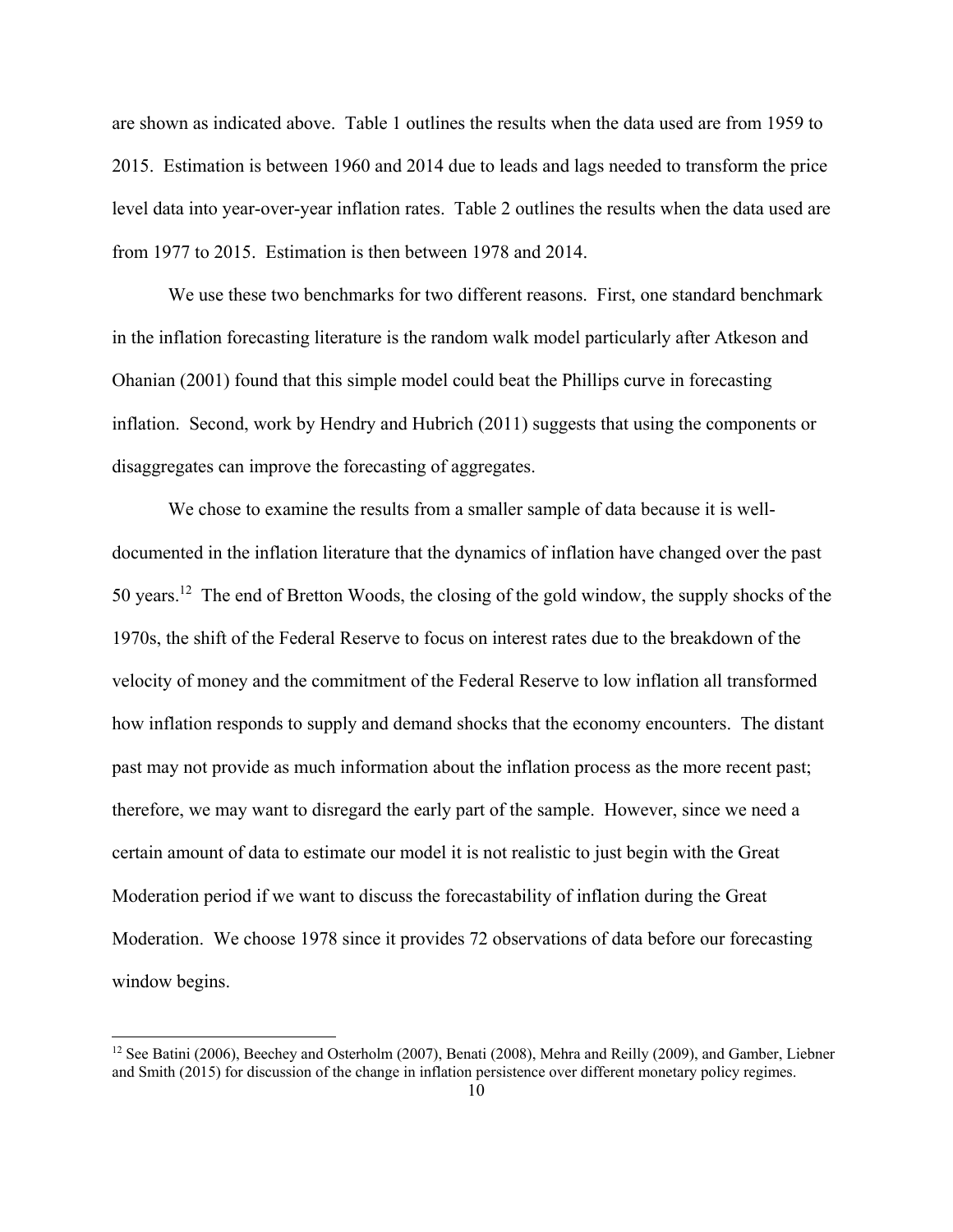We have ten forecasting models. We report the RMSE for each model, the ratio of each model to the benchmark and the Diebold-Mariano test statistic which tests if the models provide significantly different forecasts. As one would expect, given the changes in the macroeconomy and monetary policy over the 1984-2014 time period the model that is best forecaster changes over each subsample. We focus our attention on the instances where one model is significantly better than the benchmark.

Considering first the lagged inflation benchmark and the estimation period 1960-2015, we find that both the persistence weighted model and the principal components model consistently outperform the lagged inflation benchmark. When the disaggregated benchmark is used, in most of the samples, there is not a statistical difference. Before greater transparency (at 1%) and over the entire Great Moderation period (at 5%) we do find that the principal components model outperforms the disaggregated benchmark. From these results we can see that the disaggregated model is often as good as any other model at forecasting. By only using the random walk benchmark we might misinterpret these results and think that the principal components model is the model to use when forecasting.

Shortening the estimation period may seem counterintuitive at first, often we are told as econometricians that having more data is better. However, in the case of inflation in the United States we have ample evidence that the persistence or underlying inflation process has changed due to the events in macroeconomy and monetary policy changes<sup>13</sup>. Therefore to capture that change in persistence, we begin an estimation sample in 1978. We continue with our two benchmarks as before.

<sup>&</sup>lt;sup>13</sup> See footnote 13 for relevant articles.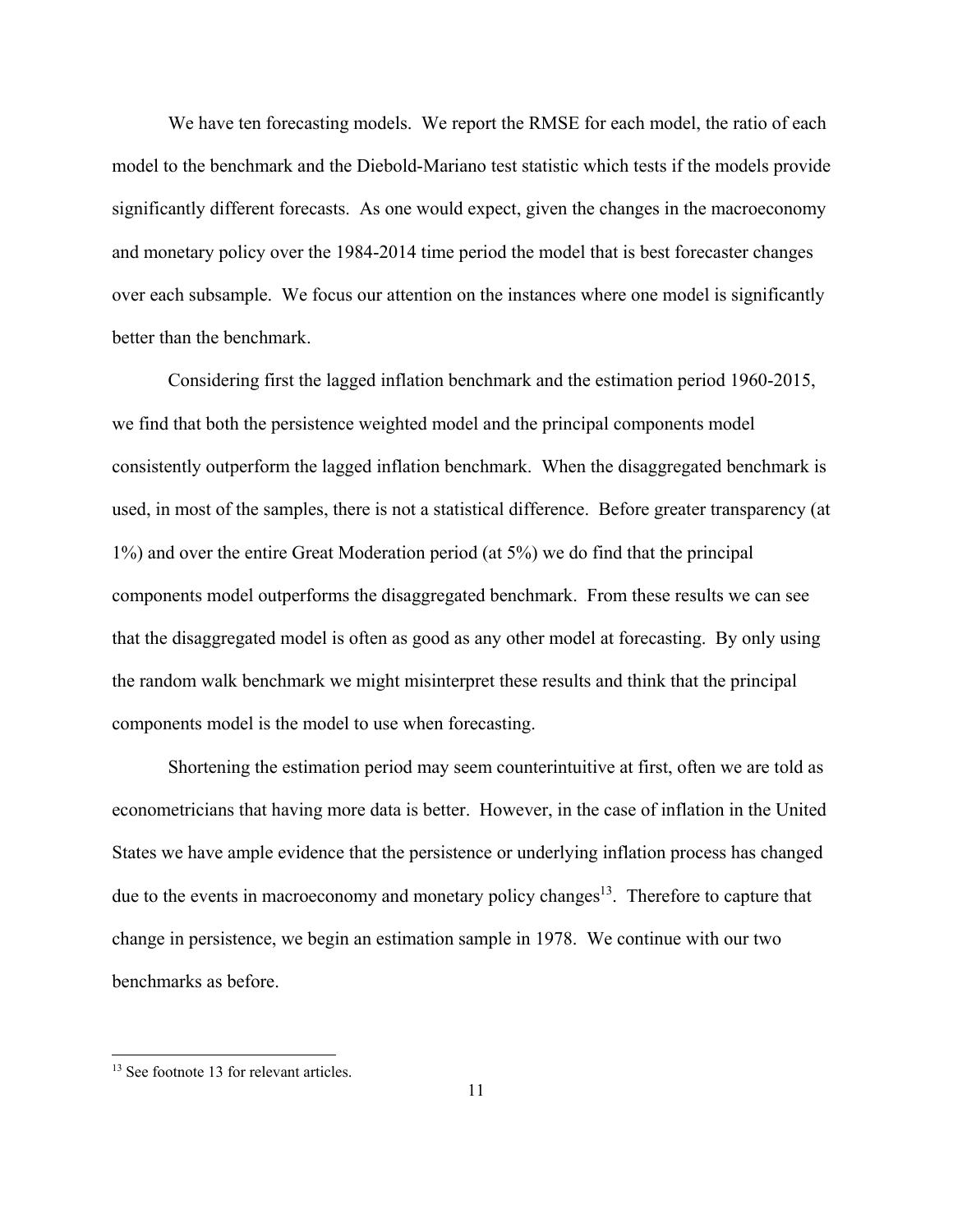In this estimation period many models outperform the random walk benchmark. In 4 of 5 samples, the disaggregated forecast outperforms the random walk benchmark. These results show the weakness of the random walk model. Looking at the disaggregated benchmark, in the two longest samples (1984-2014 and 1984-2007) the disaggregated model is statistically better at forecasting one year ahead inflation than any other model considered. In the shorter samples, it is never statistically worse than any other model and it is only equivalent to one or two alternative models (disaggregated persistence weighted and persistence weighted).

As a robustness check we forecast both the six month ahead and 24 month ahead inflation rates over the same time horizons.<sup>14</sup> At the six month ahead time horizon, it appears that the principal component is better at picking up shorter term fluctuations in the inflation rate especially compared to the random walk model. The disaggregated benchmark does as well as any other model including the principal components so once again this model seems robust to changes in the implementation of monetary policy and macroeconomic shocks and a shorter forecasting horizon.

The 24 month ahead forecast are very similar to the 12 month ahead. A variety of models including the disaggregated model are better than the random walk. When the disaggregated is the benchmark most models are statistically worse than it and a small fraction of models are equivalent.<sup>15</sup>

Our results are consistent with Hendry and Hubrich (2006) who demonstrated that in population, forecasting an aggregate time series using disaggregated component series should outperform models based on the lagged aggregate or aggregates of the forecasted components. In

<sup>&</sup>lt;sup>14</sup> For brevity we omit the numerical results for these horizons; however, they are available upon request.

<sup>&</sup>lt;sup>15</sup> Appendix Tables B1, B2 and B3 show when different models are statistically better than the benchmarks.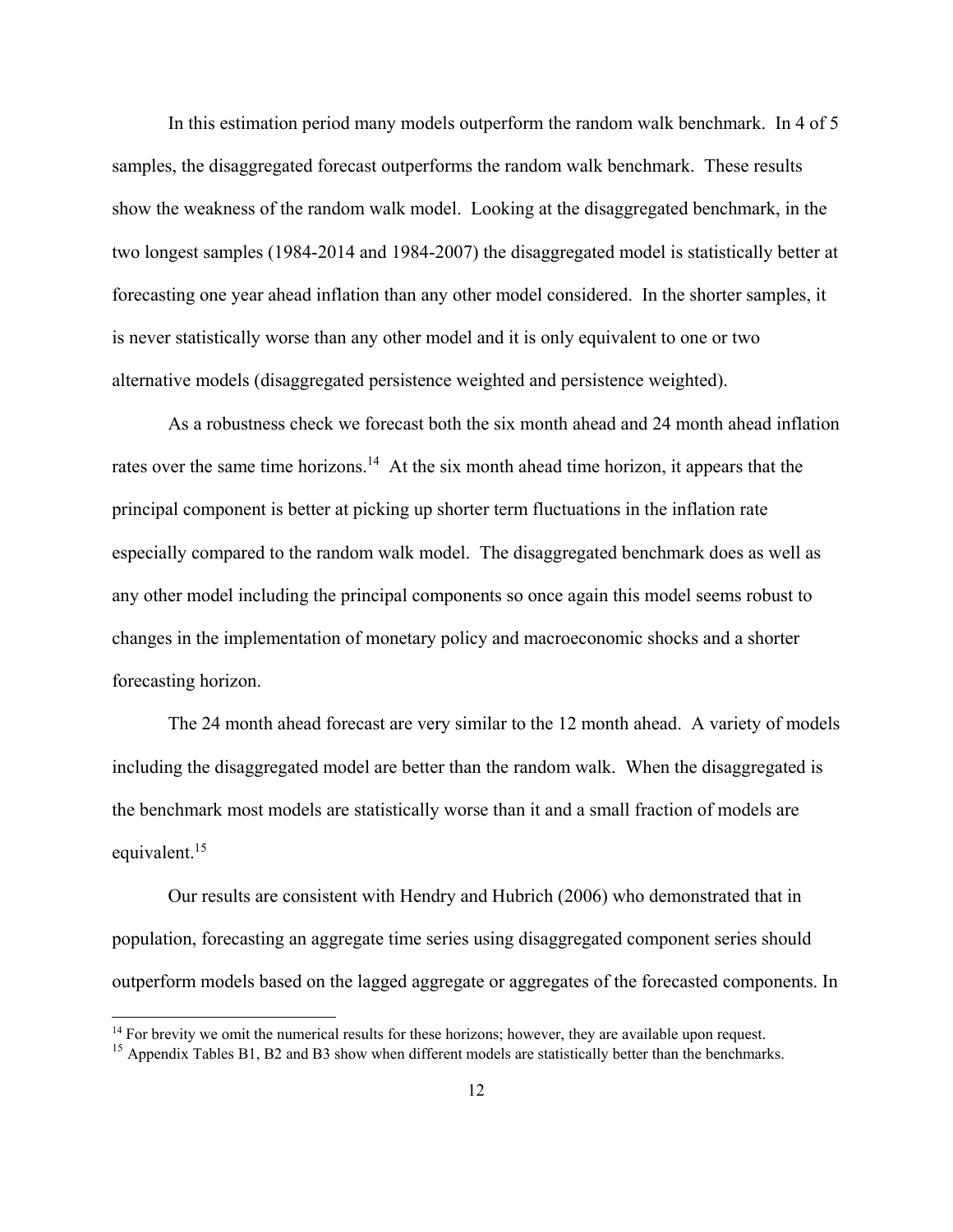finite samples, they find that when the aggregate and component series exhibit "sufficient" variability, using the aggregate components to forecast the aggregate beats the aforementioned alternatives. They demonstrate that these conditions do not hold for euro area inflation, and therefore the forecasting model based on the disaggregated series performs relatively worse than the others. But similar to our findings here, Hendry and Hubrich find that their population results hold for forecasting US CPI inflation using the sample 1980 to 2004. Specifically, they find that the forecasting model based on disaggregated data performs better (has a lower MSFE) than the alternative models.

### **5. Conclusion**

 This paper examines whether disaggregating along the time-series dimension can lead to a better forecast of inflation. We find that exploiting the time-series information in disaggregated or component inflation data produces better forecasts than exploiting cross-section information in component inflation data. In addition, this paper explores several different models that utilize the time-series properties of the component inflation rates. The results suggest that the disaggregated model of inflation is as good as or better that the comparison models for the full sample as well as the sub-samples.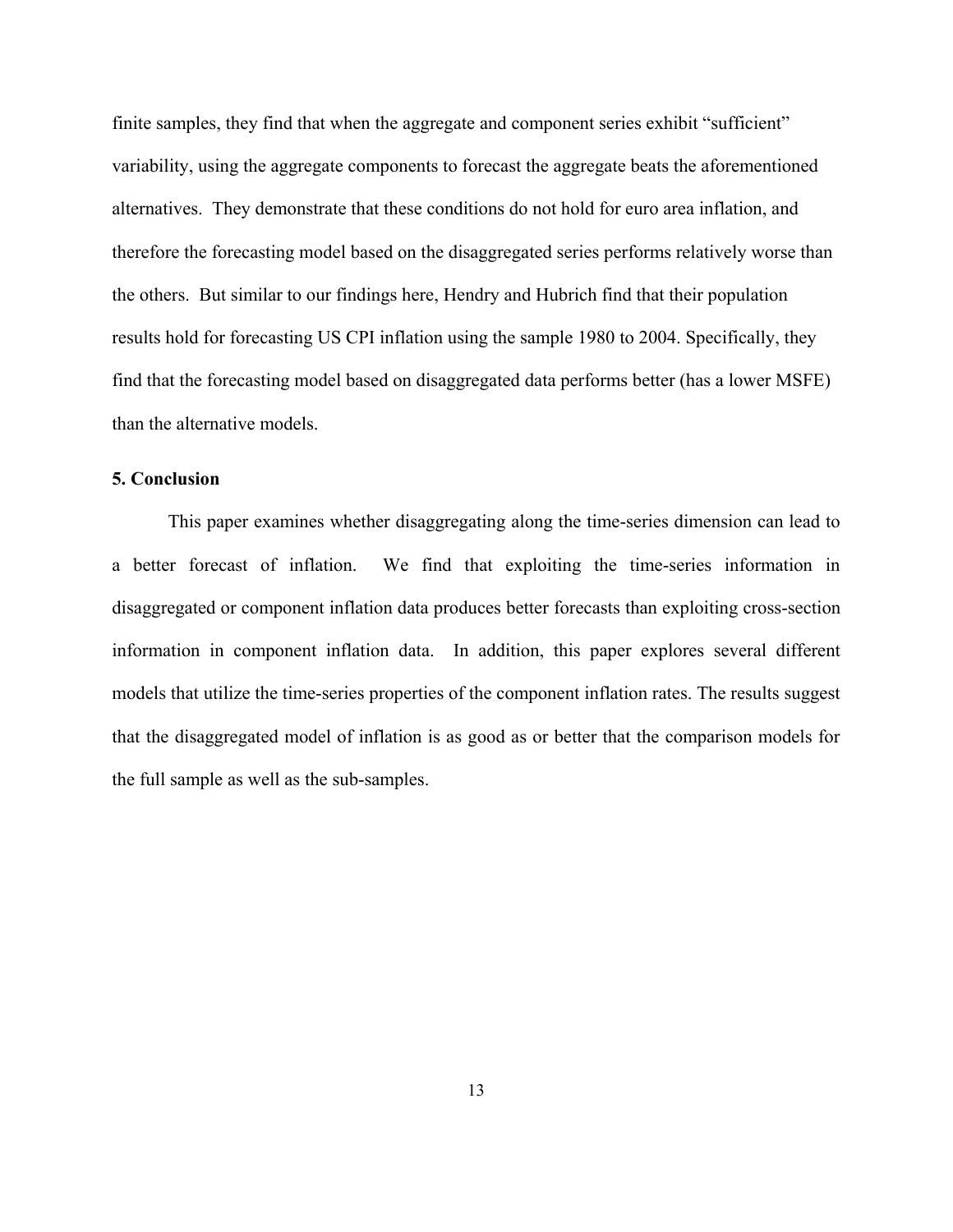#### **References**

- Bagliano, Fabio C. and Claudio Morana. 2003. "Measuring US core inflation: A common trends approach." *Journal of Macroeconomics*. 25:197-212.
- Batini, N. "Euro area inflation persistence," Empirical Economics, vol. 31, 2006, pp. 977-1002.
- Beechey, M. and P. Osterholm, "The Rise and Fall of U.S. Inflation Persistence," Finance and Economics Discussion Series Divisions of Research & Statistics and Monetary Affairs. Federal Reserve Board, Washington, D.C., 2007-26.
- Benati, L. "Investigating Inflation Persistence Across Monetary Regimes," The Quarterly Journal of Economics, August 2008, pp. 1005-60.
- Bermingham, Colin and Antonello D'Agostino. 2011. "Understanding and forecasting aggregate and disaggregate price dynamics," Working Paper Series 1365, European Central Bank.
- Blinder, Alan S. 1997. "Commentary" on "Measuring short-run inflation for central bankers." *Review*. Federal Reserve Bank of St. Louis, May/June.
- Bryan, Michael F. and Christopher Pike. 1991. "Median price changes: an alternative approach to measuring current monetary inflation." *Economic Commentary.* Federal Reserve Bank of Cleveland. December.
- Bryan, Michael F. and Stephen G. Cecchetti. 1993. "Measuring core inflation." *Economic Review.* 29:15-24.
- Bryan, Michael F. and Stephen G. Cecchetti. 1994. "Measuring core inflation." In *Monetary Policy*, ed. N. Gregory Mankiw, 195-215. Chicago: University of Chicago Press.
- Clark, Todd. 2003. "Disaggregate evidence on the persistence of consumer price inflation." Research Division of the Federal Reserve Bank of Kansas City. RWP 03-11.
- Cogley, Timothy. 2002. "A simple adaptive measure of core inflation." *Journal of Money Credit and Banking.* 34:94-113.
- Crone, T. M., Khettry, N. N. K., Mester, L. J. And Novak, J. A. 2013. "Core Measures of Inflation as Predictors of Total Inflation." *Journal of Money, Credit and Banking*, 45: 505–519. doi: 10.1111/jmcb.12013
- Cutler, Joanne. 2001. "Core inflation in the UK." External MPC Unit Discussion Paper No. 3. London: Bank of England, March.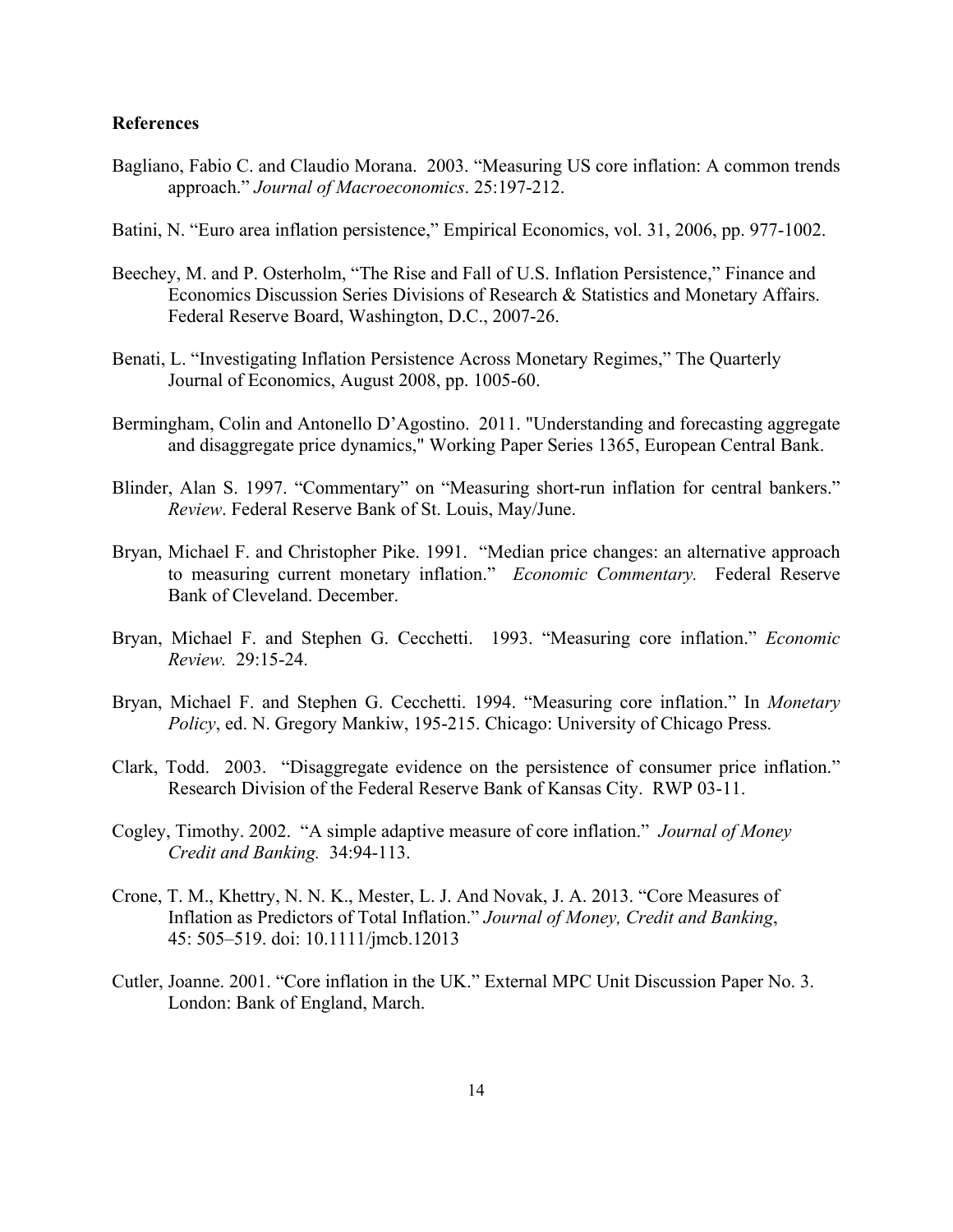- Detmeister, Alan K. 2011. "The Usefulness of Core PCE Inflation Measures," Finance and Economics Discussion Series 2011-56. Board of Governors of the Federal Reserve System (U.S.).
- Gamber, E. N., Liebner, J. P., & Smith, J. K. (2016). Inflation persistence: revisited. *International Journal of Monetary Economics and Finance*, *9*(1), 25-44.
- Hendry, David and Kirstin Hubrich. 2006. "Forecasting economic aggregates by disaggregates." European Central Bank Working Paper. No. 589.
- Hendry, David F., and Kirstin Hubrich. "Combining disaggregate forecasts or combining disaggregate information to forecast an aggregate." *Journal of Business & Economic Statistics* (2011).
- Hubrich, Kirstin. 2005. "Forecasting euro area inflation: Does aggregating forecasts by HICP component improve forecast accuracy?" *International Journal of Forecasting.* 21:119- 136
- Johnson, Marianne. 1999. "Core inflation: A measure of inflation for policy purposes." In *Measures of Underlying Inflation and their Role in the Conduct of Monetary Policy.*  Proceeding of the Workshop of Central Bank Model Builders, Bank of International Settlements, Basel. February.
- Le Bihan, Herve and Franck Sedillot. 2002. "Implementing and interpreting indicators of core inflation: the case of France." *Empirical Economics.* 27:473-497.
- Maria, Jose Ramos, 2004. "On the Us of the First Principal Component as a Core Inflation Indicator," Economic Research Department Working Paper, No. 3-04 (Lisbon: Banco de Portugal)
- Mehra, Yash P. and Devin Reilly. "Short-Term Headline-Core Inflation Dynamics," Economic Quarterly 95(3) 2009, pp. 289-313.
- Pedersen, Michael. 2009. "An Alternative Core Inflation Measure," *German Economic Review*, Verein für Socialpolitik, vol. 10, pages 139-164, 05.
- Quah, Danny and Shaun Vahey. 1995. "Measuring core inflation." *Economic Journal.*  105:1130-1144.
- Rogers, Scott. 1998. "Core inflation: Concepts, uses and measurement." Reserve Bank of New Zealand Discussion paper. G98/9.
- Smith, Julie K. 2004. "Weighted median inflation: Is this core inflation?" *Journal of Money Credit and Banking*. 36:253-263.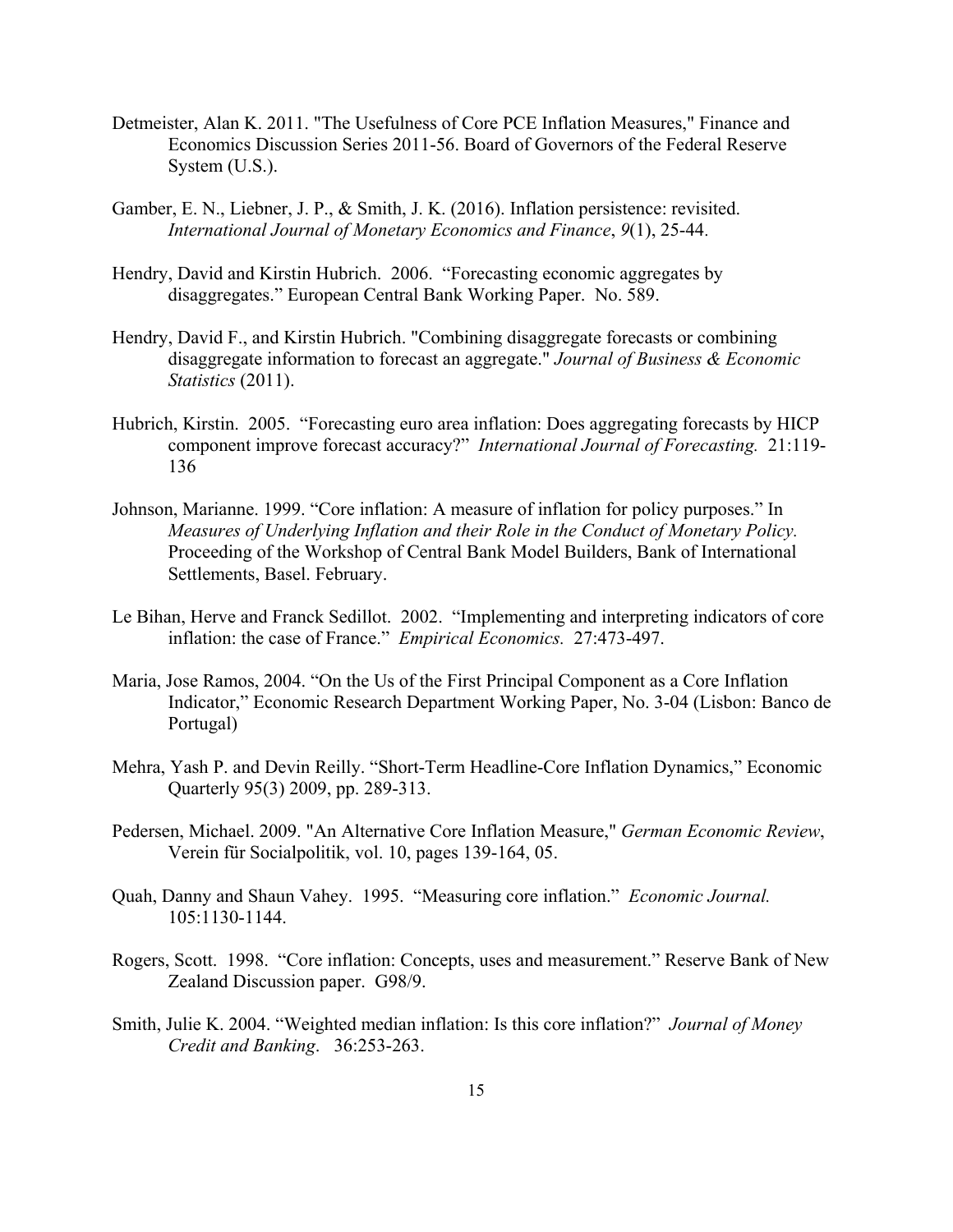- Stock, James and Mark Watson. 1999. "Forecasting inflation." *Journal of Monetary Economics.* 44:293-335.
- Vega, Juan-Luis and Mark A. Wynne. 2003. "An assessment of some measures of core inflation for the euro area." *German Economic Review.* 4:269-306.
- Wynne, Mark A. 1999. "Core inflation: A review of some conceptual issues." Research Department: Federal Reserve Bank of Dallas. Working Paper 9903.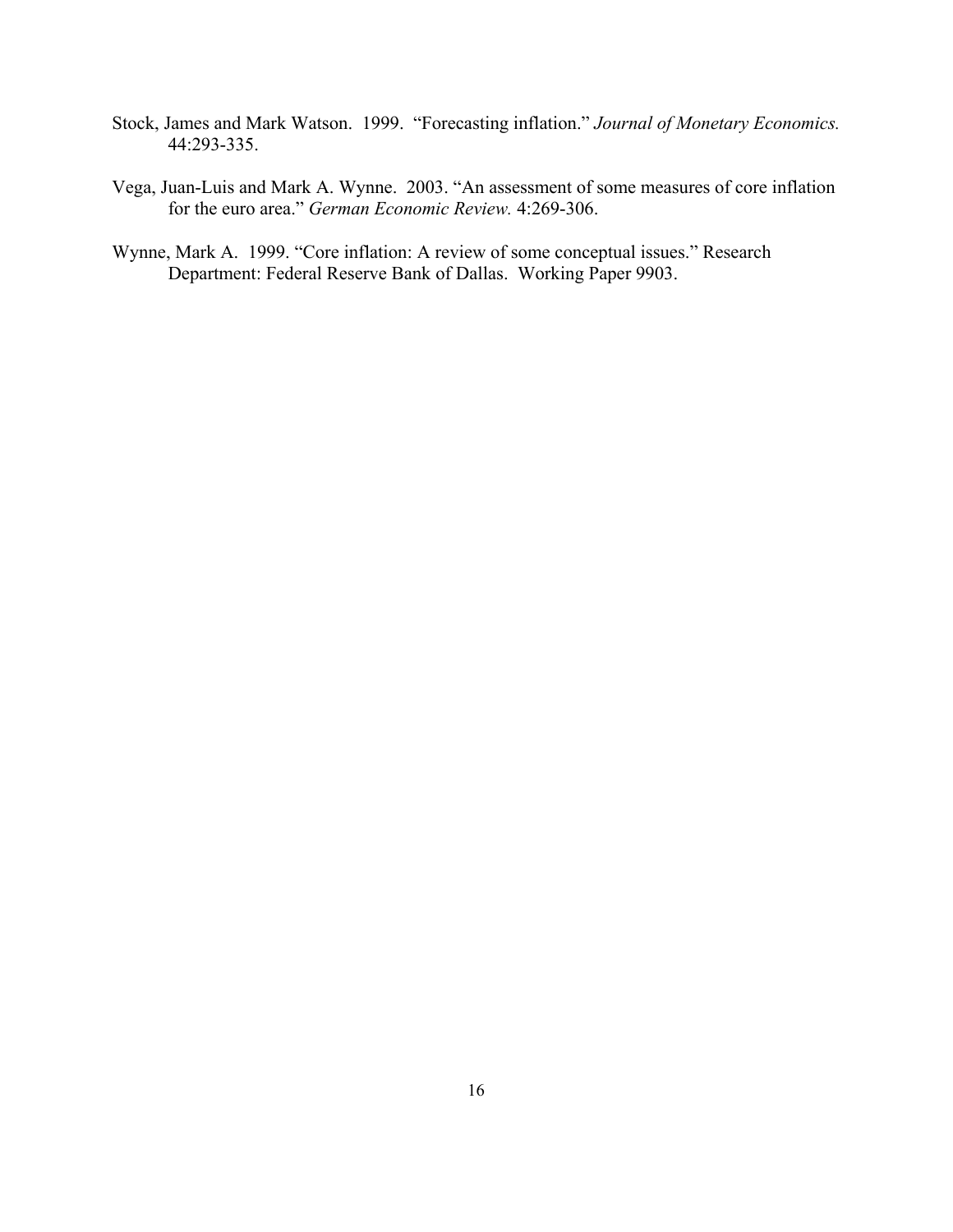| Table 1: 12-month ahead forecast RMSE (Estimation period 1960-2014) |                               |       |                |        |                                 |                |        |
|---------------------------------------------------------------------|-------------------------------|-------|----------------|--------|---------------------------------|----------------|--------|
|                                                                     | <b>Benchmark: Random walk</b> |       |                |        | <b>Benchmark: Disaggregated</b> |                |        |
|                                                                     | <b>RMSE</b>                   | Ratio | <b>DM</b> test |        | Ratio                           | <b>DM</b> test |        |
| 1984-2014                                                           |                               |       | stat           |        |                                 | stat           |        |
| Lagged headline (random walk)                                       | 1.19                          |       |                |        | 1.161                           | 1.23           |        |
|                                                                     | 1.05                          | 0.881 | $-1.75$        |        | 1.023                           | 0.26           |        |
| Less food and energy<br>Weighted median                             | 1.18                          | 0.989 | $-0.21$        |        | 1.148                           | 1.48           |        |
| <b>Trimmed mean</b>                                                 | 1.15                          | 0.967 | $-0.74$        |        | 1.123                           | 1.18           |        |
|                                                                     | 1.03                          | 0.861 |                |        |                                 |                |        |
| <b>Disaggregated</b>                                                |                               |       | $-1.23$        | $***$  |                                 |                |        |
| Persistence weighted                                                | 1.09                          | 0.911 | $-4.35$        |        | 1.057                           | 0.45           |        |
| Persistence weighted* budget shares                                 | 1.21                          | 1.015 | 0.95           |        | 1.179                           | 1.25           |        |
| Median weighted by persistence                                      | 1.10                          | 0.926 | $-1.93$        |        | 1.075                           | 0.71           |        |
| Disaggregated persistence weighted                                  | 1.03                          | 0.868 | $-1.21$        | $***$  | 1.008                           | 0.61           |        |
| <b>Principal components</b>                                         | 1.02                          | 0.856 | $-6.40$        |        | 0.993                           | $-0.13$        |        |
|                                                                     |                               |       |                |        |                                 |                |        |
| 1984-1993                                                           |                               |       |                |        |                                 |                |        |
| Lagged headline (random walk)                                       | 1.05                          |       |                |        | 0.905                           | $-0.86$        |        |
| Less food and energy                                                | 1.15                          | 1.094 | 1.12           |        | 0.990                           | $-0.07$        |        |
| Weighted median                                                     | 1.14                          | 1.083 | 1.45           |        | 0.980                           | $-0.16$        |        |
| <b>Trimmed mean</b>                                                 | 1.09                          | 1.036 | 0.74           |        | 0.938                           | $-0.51$        |        |
| <b>Disaggregated</b>                                                | 1.16                          | 1.105 | 0.86           |        |                                 |                |        |
| Persistence weighted                                                | 0.87                          | 0.824 | $-3.47$        | $***$  | 0.746                           | $-2.67$        | $***$  |
| Persistence weighted* budget shares                                 | 1.06                          | 1.004 | 0.19           |        | 0.909                           | $-0.76$        |        |
| Median weighted by persistence                                      | 1.01                          | 0.958 | $-0.86$        |        | 0.867                           | $-1.18$        |        |
| Disaggregated persistence weighted                                  | 1.15                          | 1.092 | 0.79           |        | 0.989                           | $-0.53$        |        |
| <b>Principal components</b>                                         | 0.92                          | 0.875 | $-3.39$        | **     | 0.792                           | $-2.79$        | **     |
|                                                                     |                               |       |                |        |                                 |                |        |
| 1994-2007                                                           |                               |       |                |        |                                 |                |        |
| Lagged headline (random walk)                                       | 0.93                          |       |                |        | 1.201                           | 1.64           |        |
| Less food and energy                                                | 0.79                          | 0.850 | $-2.44$        | $***$  | 1.020                           | 0.20           |        |
| Weighted median                                                     | 1.05                          | 1.122 | 1.51           |        | 1.347                           | 2.18           | $\ast$ |
| <b>Trimmed mean</b>                                                 | 0.99                          | 1.058 | 0.87           |        | 1.271                           | 1.80           |        |
| <b>Disaggregated</b>                                                | 0.78                          | 0.833 | $-1.64$        |        |                                 |                |        |
| Persistence weighted                                                | 0.86                          | 0.922 | $-2.19$        | $\ast$ | 1.107                           | 0.92           |        |
| Persistence weighted* budget shares                                 | 0.96                          | 1.027 | 1.84           |        | 1.233                           | 1.78           |        |
| Median weighted by persistence                                      | 0.92                          | 0.990 | $-0.25$        |        | 1.189                           | 1.37           |        |
| Disaggregated persistence weighted                                  | 0.79                          | 0.845 | $-1.65$        |        | 1.015                           | 0.65           |        |
| <b>Principal components</b>                                         | 0.79                          | 0.847 | $-3.55$        | $***$  | 1.017                           | 0.27           |        |
|                                                                     |                               |       |                |        |                                 |                |        |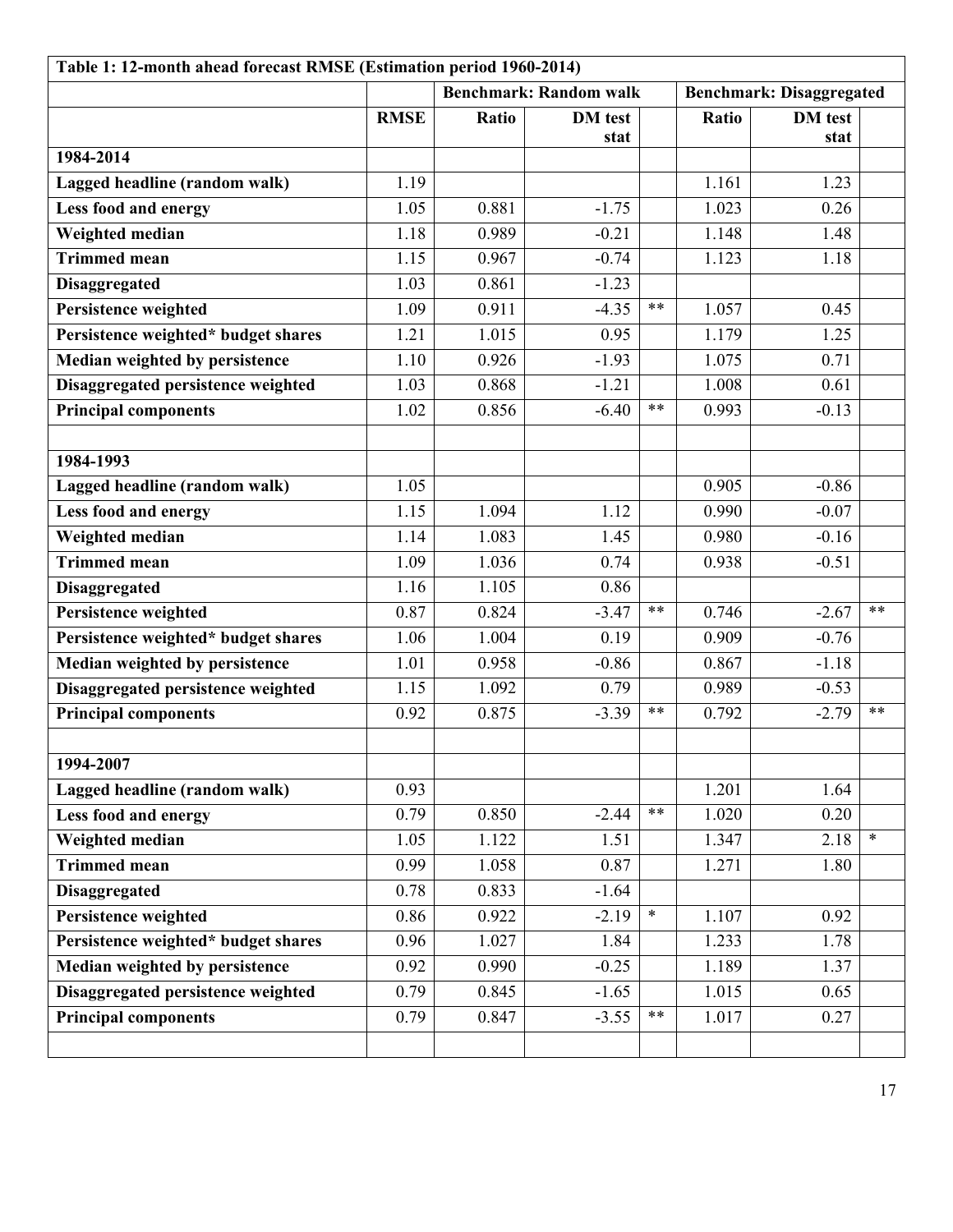| 1984-2007                           |      |          |         |    |       |         |        |
|-------------------------------------|------|----------|---------|----|-------|---------|--------|
| Lagged headline (random walk)       | 0.98 |          |         |    | 1.029 | 0.34    |        |
| Less food and energy                | 0.96 | 0.974    | $-0.46$ |    | 1.002 | 0.02    |        |
| Weighted median                     | 1.09 | 1.104    | 1.93    |    | 1.136 | 1.28    |        |
| <b>Trimmed mean</b>                 | 1.03 | 1.048    | 1.07    |    | 1.078 | 0.77    |        |
| <b>Disaggregated</b>                | 0.96 | 0.972    | $-0.34$ |    |       |         |        |
| Persistence weighted                | 0.86 | 0.877    | $-3.74$ | ** | 0.902 | $-1.21$ |        |
| Persistence weighted* budget shares | 1.00 | 1.016    | 1.13    |    | 1.046 | 0.49    |        |
| Median weighted by persistence      | 0.96 | 0.975    | $-0.77$ |    | 1.003 | 0.04    |        |
| Disaggregated persistence weighted  | 0.96 | 0.971    | $-0.37$ |    | 0.999 | $-0.07$ |        |
| <b>Principal components</b>         | 0.85 | 0.863739 | $-4.9$  | ** | 0.89  | $-2.14$ | $\ast$ |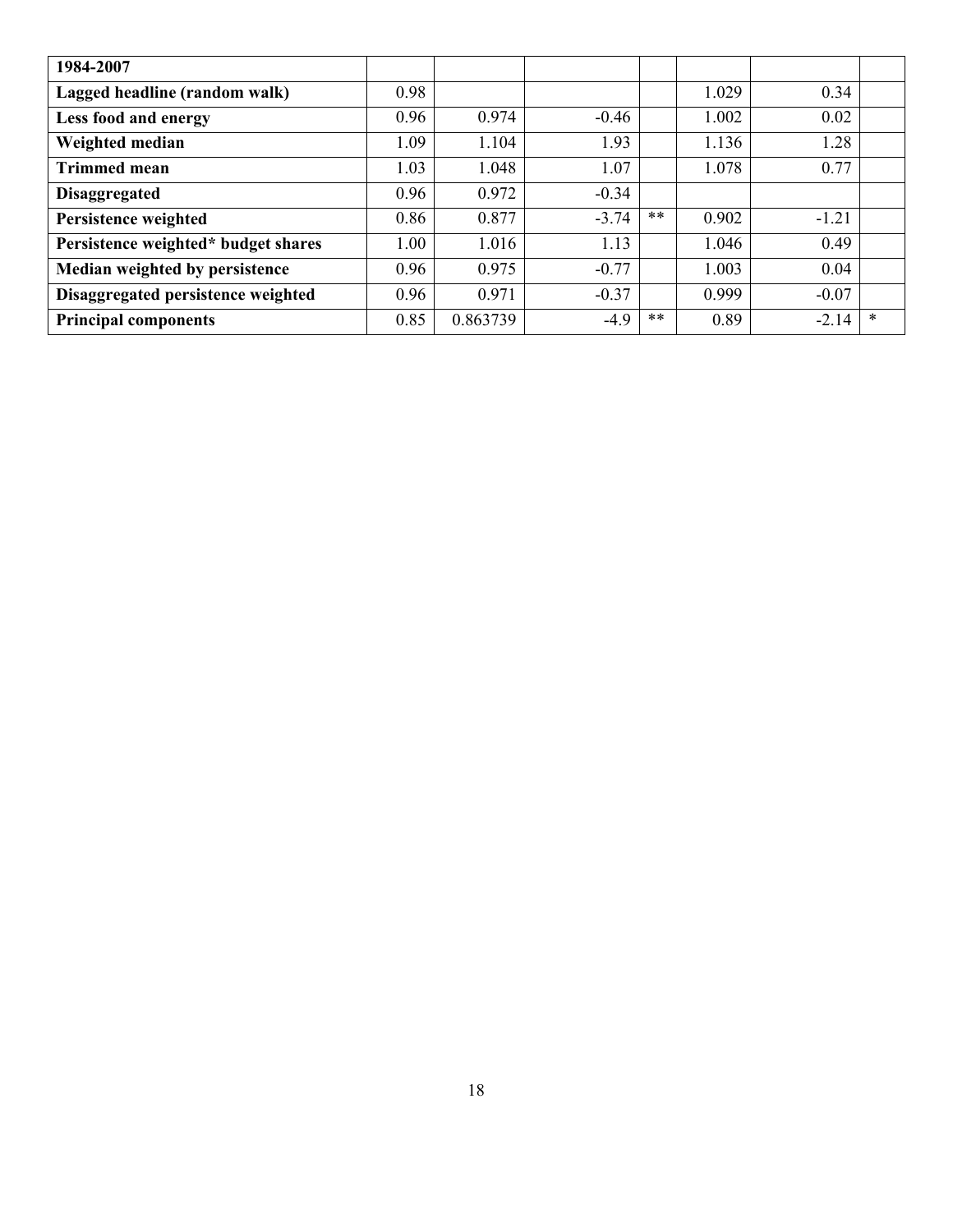| Table 2: 12-month ahead forecast RMSE (Estimation period 1978-2014) |                               |       |                |        |                                 |                |        |
|---------------------------------------------------------------------|-------------------------------|-------|----------------|--------|---------------------------------|----------------|--------|
|                                                                     | <b>Benchmark: Random walk</b> |       |                |        | <b>Benchmark: Disaggregated</b> |                |        |
|                                                                     | <b>RMSE</b>                   | Ratio | <b>DM</b> test |        | Ratio                           | <b>DM</b> test |        |
| 1984-2014                                                           |                               |       | stat           |        |                                 | stat           |        |
| Lagged headline (random walk)                                       |                               |       |                |        |                                 |                | $**$   |
| <b>Less food and energy</b>                                         | 1.13                          |       |                |        | 1.720                           | 2.92           | $***$  |
| Weighted median                                                     | 0.97                          | 0.860 | $-1.86$        | $\ast$ | 1.479                           | 3.40           | $***$  |
| Trimmed mean                                                        | 0.96                          | 0.845 | $-2.18$        | $***$  | 1.453                           | 2.94           | $***$  |
| <b>Disaggregated</b>                                                | 0.97                          | 0.853 | $-2.45$        | $***$  | 1.466                           | 2.67           |        |
| Persistence weighted                                                | 0.66                          | 0.581 | $-2.92$        | $***$  |                                 |                | $***$  |
| Persistence weighted* budget shares                                 | 1.07                          | 0.946 | $-2.58$        |        | 1.626                           | 2.52           |        |
| Median weighted by persistence                                      | 1.12                          | 0.992 | $-0.48$        |        | 1.706                           | 2.67           | $***$  |
| Disaggregated persistence weighted                                  | 0.99                          | 0.873 | $-2.63$        | $***$  | 1.502                           | 2.68           | $**$   |
| <b>Principal components</b>                                         | 0.71                          | 0.629 | $-2.74$        | $***$  | 1.082                           | 2.85           | $***$  |
|                                                                     | 0.99                          | 0.874 | $-3.28$        | **     | 1.503                           | 5.26           | **     |
| 1984-1993                                                           |                               |       |                |        |                                 |                |        |
| Lagged headline (random walk)                                       |                               |       |                |        |                                 |                |        |
|                                                                     | 0.98                          |       |                |        | 1.494                           | 2.72           | $***$  |
| <b>Less food and energy</b>                                         | 0.95                          | 0.839 | $-0.370$       |        | 1.443                           | 2.97           | $***$  |
| Weighted median                                                     | 0.82                          | 0.724 | $-1.80$        |        | 1.245                           | 2.01           | $\ast$ |
| <b>Trimmed mean</b>                                                 | 0.83                          | 0.736 | $-1.65$        |        | 1.266                           | 2.05           | $\ast$ |
| <b>Disaggregated</b>                                                | 0.56                          | 0.495 | $-2.72$        | $***$  |                                 |                |        |
| Persistence weighted                                                | 0.84                          | 0.742 | $-2.50$        | $***$  | 1.276                           | 1.87           |        |
| Persistence weighted* budget shares                                 | 0.95                          | 0.841 | $-0.99$        |        | 1.447                           | 2.52           | $***$  |
| Median weighted by persistence                                      | 0.88                          | 0.779 | $-1.41$        |        | 1.340                           | 2.41           | $***$  |
| Disaggregated persistence weighted                                  | 0.61                          | 0.541 | $-2.70$        | $***$  | 0.931                           | 1.44           |        |
| <b>Principal components</b>                                         | 0.87                          | 0.884 | $-2.45$        | $***$  | 1.552                           | 4.28           | $***$  |
|                                                                     |                               |       |                |        |                                 |                |        |
| 1994-2007                                                           |                               |       |                |        |                                 |                |        |
| Lagged headline (random walk)                                       | 0.88                          |       |                |        | 1.342                           | 3.58           | $***$  |
| Less food and energy                                                | 0.83                          | 0.780 | $-0.70$        |        | 1.268                           | 3.00           | $***$  |
| Weighted median                                                     | 0.84                          | 0.737 | $-0.87$        |        | 1.269                           | 2.87           | $***$  |
| Trimmed mean                                                        | 0.80                          | 0.738 | $-1.89$        |        | 1.212                           | 2.45           | $***$  |
| <b>Disaggregated</b>                                                | 0.59                          | 0.705 | $-3.58$        | $***$  |                                 |                |        |
| Persistence weighted                                                | 0.87                          | 0.525 | $-0.51$        |        | 1.318                           | 3.27           | $***$  |
| Persistence weighted* budget shares                                 | 0.89                          | 0.767 | 0.44           |        | 1.349                           | 3.48           | $***$  |
| Median weighted by persistence                                      | 0.82                          | 0.785 | $-1.75$        |        | 1.252                           | 3.02           | $***$  |
| Disaggregated persistence weighted                                  | 0.63                          | 0.728 | $-3.44$        | $***$  | 0.963                           | 1.81           |        |
| <b>Principal components</b>                                         | 0.81                          | 0.917 | $-1.69$        |        | 1.364                           | 5.12           | **     |
|                                                                     |                               |       |                |        |                                 |                |        |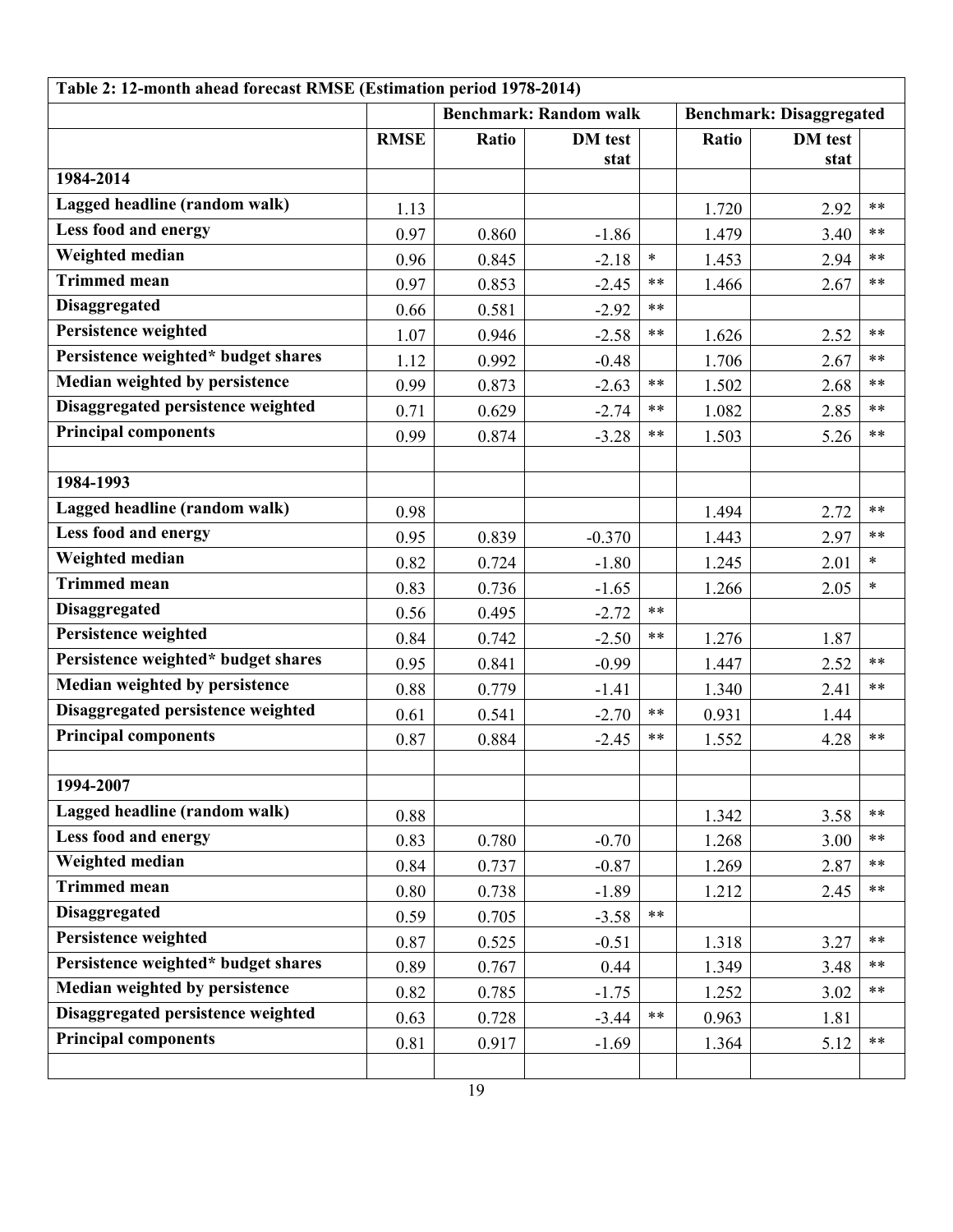| 1984-2007                           |      |       |         |        |       |      |       |
|-------------------------------------|------|-------|---------|--------|-------|------|-------|
| Lagged headline (random walk)       | 0.93 |       |         |        | 1.407 | 4.04 | $***$ |
| Less food and energy                | 0.88 | 0.781 | $-0.71$ |        | 1.344 | 3.93 | $***$ |
| Weighted median                     | 0.83 | 0.732 | $-1.82$ |        | 1.259 | 3.26 | $***$ |
| <b>Trimmed mean</b>                 | 0.81 | 0.718 | $-2.26$ | $\ast$ | 1.235 | 2.99 | $***$ |
| <b>Disaggregated</b>                | 0.58 | 0.512 | $-4.04$ | **     |       |      |       |
| Persistence weighted                | 0.86 | 0.756 | $-2.12$ | ∗      | 1.301 | 3.38 | $***$ |
| Persistence weighted* budget shares | 0.92 | 0.809 | $-0.67$ |        | 1.391 | 3.90 | **    |
| Median weighted by persistence      | 0.85 | 0.750 | $-2.00$ | ∗      | 1.289 | 3.58 | $***$ |
| Disaggregated persistence weighted  | 0.63 | 0.552 | $-3.97$ | **     | 0.950 | 2.30 | *     |
| <b>Principal components</b>         | 0.84 | 0.906 | $-2.89$ | **     | 1.448 | 6.55 | $***$ |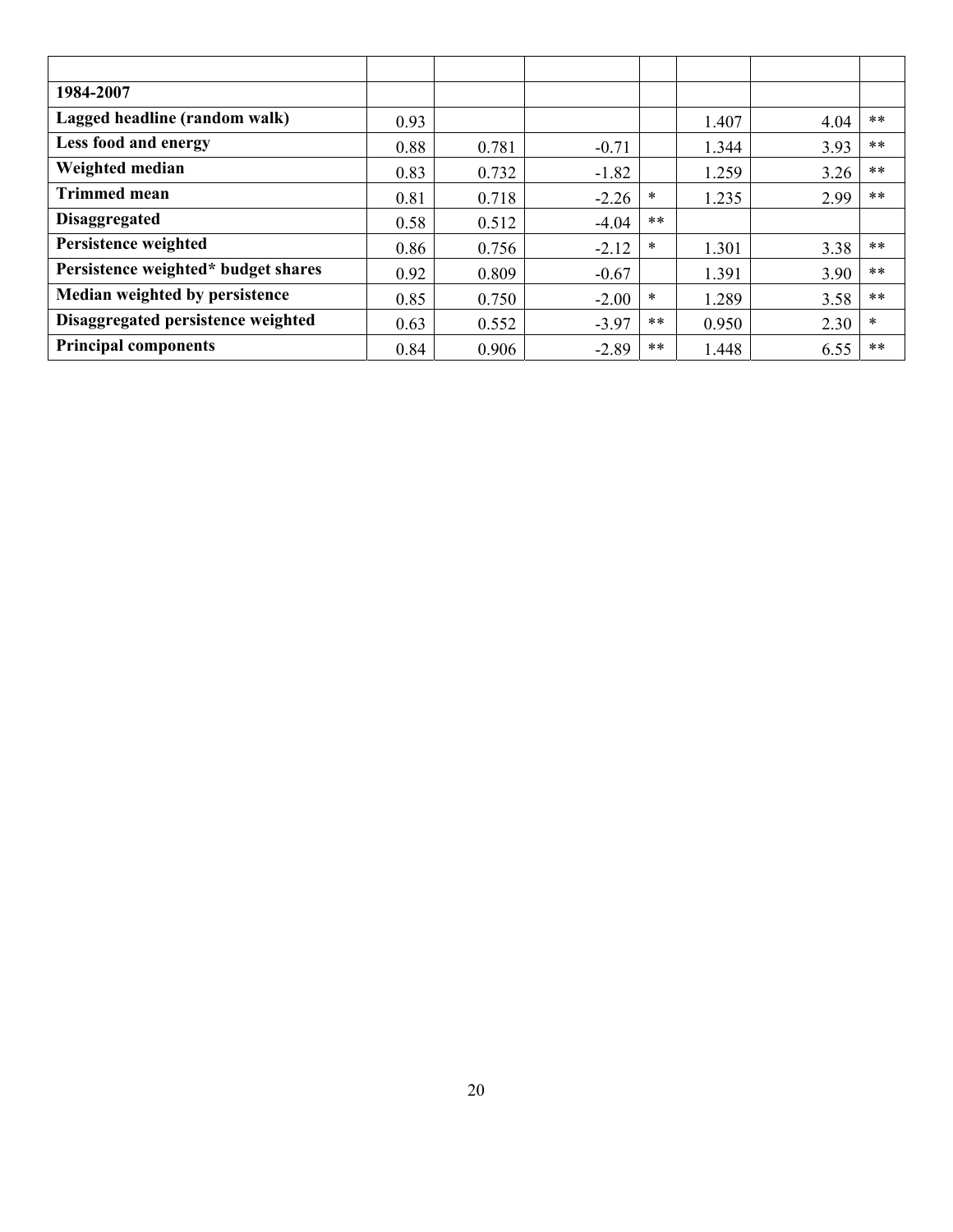## **Appendix A: List of 50 Components**

New motor vehicles Used autos Motor vehicle parts and accessories Furniture and furnishings Household appliances Glassware, tableware, and household utensils Tools and equipment for house and garden Video, audio, photographic, and information processing equipment and media Sporting equipment, supplies, guns, and ammunition Sports and recreational vehicles Recreational books Musical instruments Other durable goods Food and nonalcoholic beverages purchased for off-premises consumption Alcoholic beverages purchased for off-premises consumption Food produced and consumed on farms Garments Other clothing materials and footwear Gasoline and other energy goods Pharmaceutical and other medical products Recreational items Household supplies Personal care products Tobacco

Magazines, newspapers, and stationery Expenditures abroad by U.S. residents Less: Personal remittances in kind to nonresidents Housing Household utilities Outpatient services Hospital and nursing home services Motor vehicle services Public transportation Membership clubs, sports centers, parks, theaters, and museums Audio-video, photographic, and information processing equipment services Gambling (91) Other recreational services Food services Accommodations Financial services Insurance Communication Education services Professional and other services Personal care and clothing services Social services and religious activities Household maintenance Foreign travel by U.S. residents Less: Expenditures in the United States by nonresidents Final consumption expenditures of nonprofit institutions serving households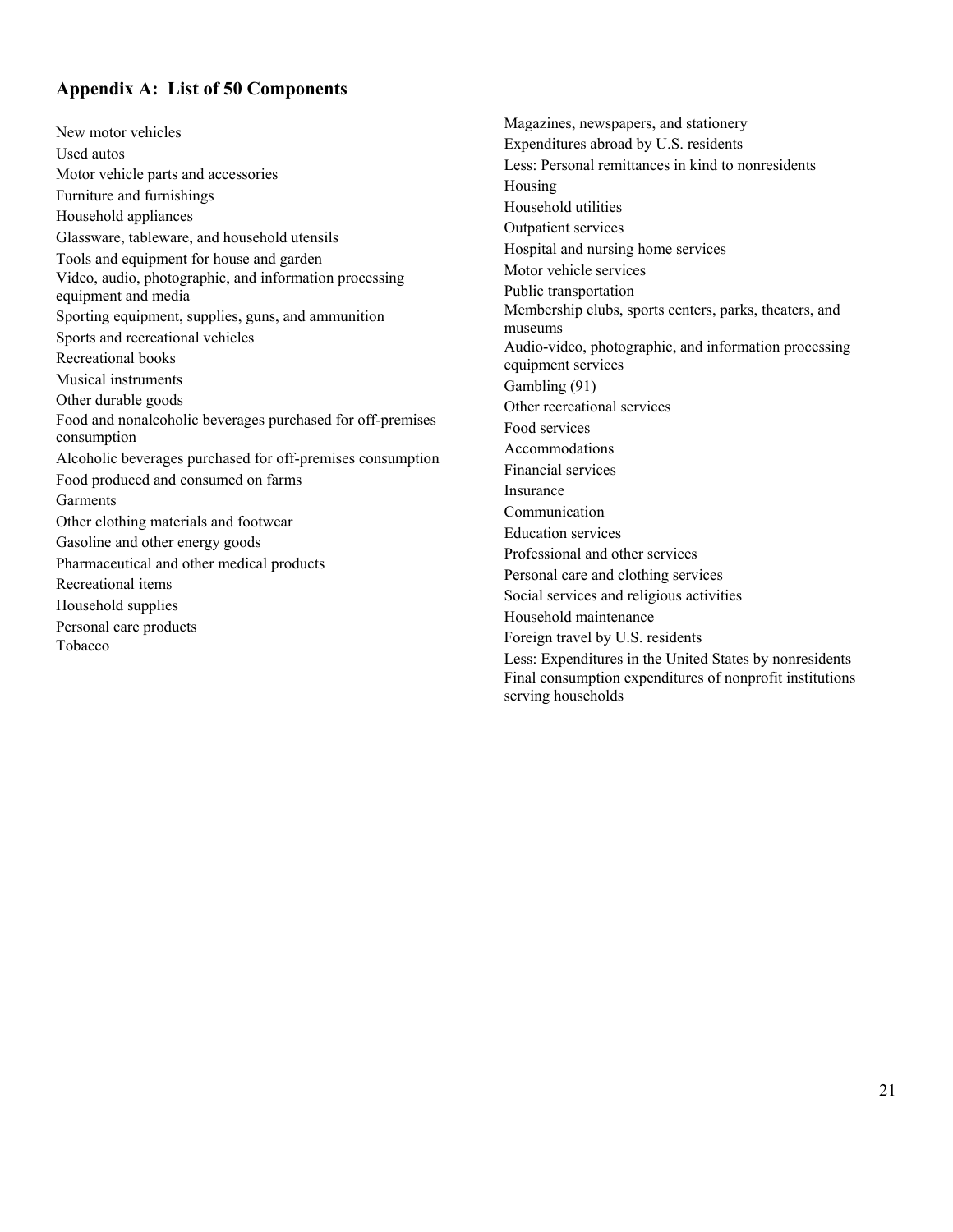**Appendix Table B1:** Summary of model performance--12 month ahead forecast horizon

| Each cell reports the model(s) that produced significantly smaller forecast errors relative to the benchmark |                                                                                                                                                                                |                                                                                                           |                                                                      |                                                                                                                                                                                |  |  |  |
|--------------------------------------------------------------------------------------------------------------|--------------------------------------------------------------------------------------------------------------------------------------------------------------------------------|-----------------------------------------------------------------------------------------------------------|----------------------------------------------------------------------|--------------------------------------------------------------------------------------------------------------------------------------------------------------------------------|--|--|--|
| Samples                                                                                                      | 1984-2014                                                                                                                                                                      | 1984-1993                                                                                                 | 1994-2007                                                            | 1984-2007                                                                                                                                                                      |  |  |  |
| Estimation period 1960-2015                                                                                  |                                                                                                                                                                                |                                                                                                           |                                                                      |                                                                                                                                                                                |  |  |  |
| Random walk<br>benchmark                                                                                     | Persistence weighted<br>Principal components                                                                                                                                   | Persistence weighted<br>Principal components                                                              | Less food and energy<br>Persistence weighted<br>Principal components | Persistence weighted<br>Principal components                                                                                                                                   |  |  |  |
| Disaggregated<br>benchmark                                                                                   | None – all statistically<br>equivalent                                                                                                                                         | Persistence weighted<br>Principal components                                                              | None $-8$ of 9<br>statistically equivalent                           | Principal components                                                                                                                                                           |  |  |  |
|                                                                                                              |                                                                                                                                                                                | Estimation period 1978-2015                                                                               |                                                                      |                                                                                                                                                                                |  |  |  |
| Random walk<br>benchmark                                                                                     | Weighted median<br>Trimmed mean<br>Disaggregated<br>Persistence weighted<br>Median persistence<br>weighted<br>Disaggregated<br>persistence<br>weighted<br>Principal components | Disaggregated<br>Persistence weighted<br>Disaggregated<br>persistence<br>weighted<br>Principal components | Disaggregated<br>Disaggregated<br>persistence<br>weighted            | Weighted median<br>Trimmed mean<br>Disaggregated<br>Persistence weighted<br>Median persistence<br>weighted<br>Disaggregated<br>persistence<br>weighted<br>Principal components |  |  |  |
| Disaggregated<br>benchmark                                                                                   | None – all statistically<br>worse                                                                                                                                              | None $-2$ of 9<br>statistically equivalent<br>and remainder worse                                         | None $-1$ of 9<br>statistically equivalent<br>and remainder worse    | None – all statistically<br>worse                                                                                                                                              |  |  |  |

#### **Appendix Table B2:** Summary of model performance--6 month ahead forecast horizon

|                             |                      | Each cell reports the model(s) that produced significantly smaller forecast errors relative to the benchmark |                      |                      |  |  |  |
|-----------------------------|----------------------|--------------------------------------------------------------------------------------------------------------|----------------------|----------------------|--|--|--|
| <b>Samples</b>              | 1984-2014            | 1984-1993                                                                                                    | 1994-2007            | 1984-2007            |  |  |  |
| Estimation period 1960-2015 |                      |                                                                                                              |                      |                      |  |  |  |
|                             | Persistence weighted | Persistence weighted                                                                                         | Principal components | Persistence weighted |  |  |  |
| Random walk                 | Median persistence   | Principal components                                                                                         |                      | Principal components |  |  |  |
| benchmark                   | weighted             |                                                                                                              |                      |                      |  |  |  |

| benchmark                  | weighted                   |                             |                          |                         |
|----------------------------|----------------------------|-----------------------------|--------------------------|-------------------------|
|                            | Principal components       |                             |                          |                         |
| Disaggregated              | None $-$ all statistically | Principal components        | None – all statistically | Principal components    |
| benchmark                  | equivalent                 |                             | equivalent               |                         |
|                            |                            |                             |                          |                         |
|                            |                            | Estimation period 1978-2015 |                          |                         |
|                            | Trimmed mean               | Principal components        | None- all statistically  | Trimmed mean            |
| Random walk                | Median persistence         |                             | equivalent               | Median persistence      |
| benchmark                  | weighted                   |                             |                          | weighted                |
|                            | Principal components       |                             |                          | Principal components    |
|                            | None- all statistically    | None- all statistically     | None- all statistically  | None $-1$ of 9          |
| Disaggregated<br>benchmark | equivalent                 | equivalent                  | equivalent               | statistically worse and |
|                            |                            |                             |                          | remainder equivalent    |